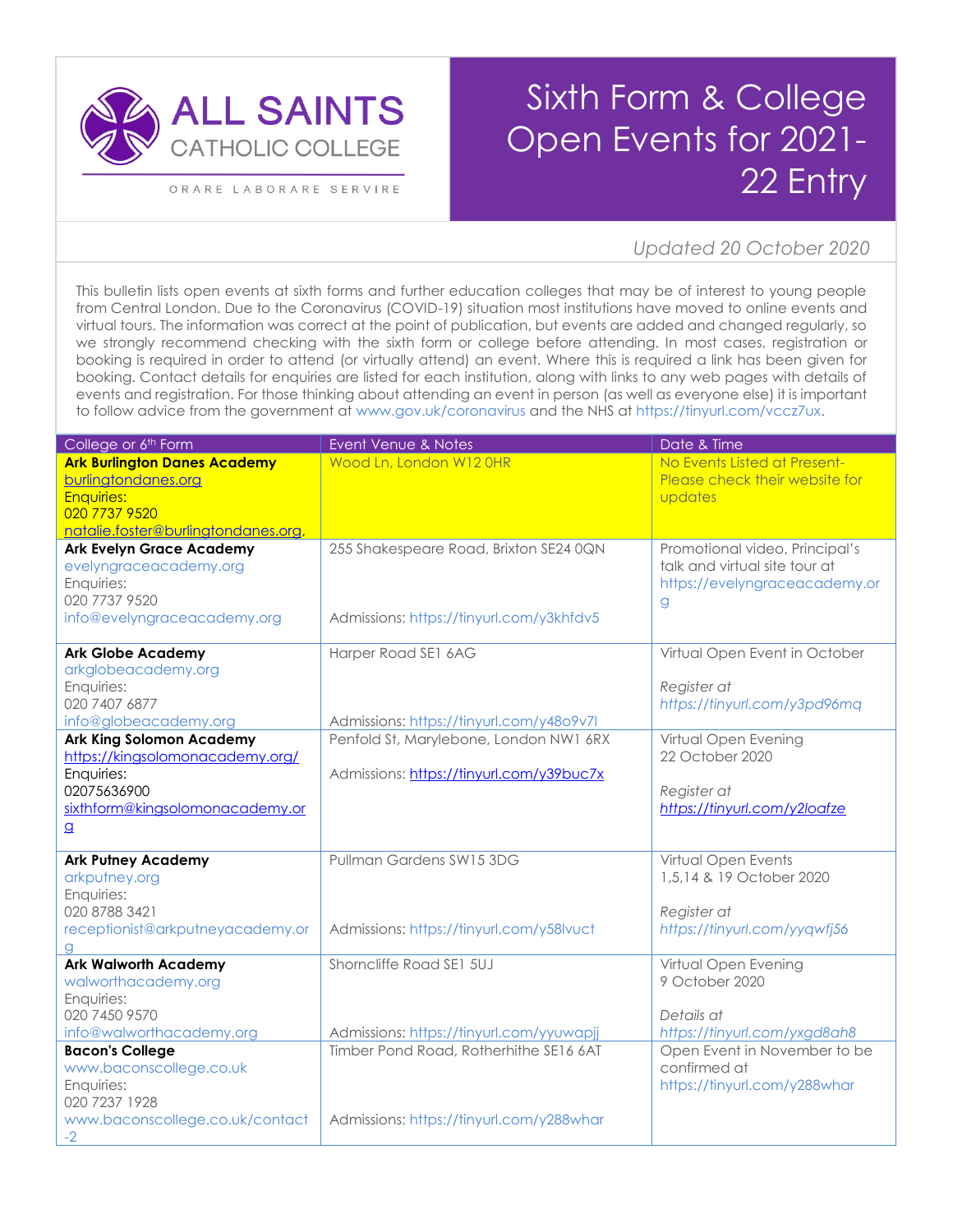| <b>Barking &amp; Dagenham College</b><br>www.barkingdagenhamcollege.ac.<br><b>UK</b><br><b>Enquiries:</b><br>020 8090 3020<br>https://goo.gl/N7ZDxU | <b>The Technical Skills Academy (TSA)</b><br>1 Short Blue Place, Barking IG11 8FJ<br><b>Rush Green Campus</b><br>Dagenham Road, Romford RM7 0XU<br>Open events: https://goo.gl/NUV9zf | No Events Listed at Present-<br>Please check their website for<br>updates                          |
|-----------------------------------------------------------------------------------------------------------------------------------------------------|---------------------------------------------------------------------------------------------------------------------------------------------------------------------------------------|----------------------------------------------------------------------------------------------------|
| <b>Barnet &amp; Southgate College</b><br>www.barnetsouthgate.ac.uk<br>Enquiries:<br>020 8266 4000<br>info@barnetsouthgate.ac.uk                     | <b>Colindale Campus</b><br>7 Bristol Avenue, Colindale NW9 4BR<br><b>Southgate Campus</b><br>High Street, Southgate N14 6BS                                                           | Virtual Open event<br>4 November 2020, 2 to 4pm<br>Virtual Open Event<br>7 November 2020, 2 to 6pm |
|                                                                                                                                                     | <b>Wood Street Campus</b><br>Wood Street, Barnet EN5 4AZ<br>Open events: https://tinyurl.com/yccv4jxf                                                                                 | Virtual Open Event<br>11 November 2020, 2 to 4pm<br>Register at<br>https://tinyurl.com/yxfsmd9h    |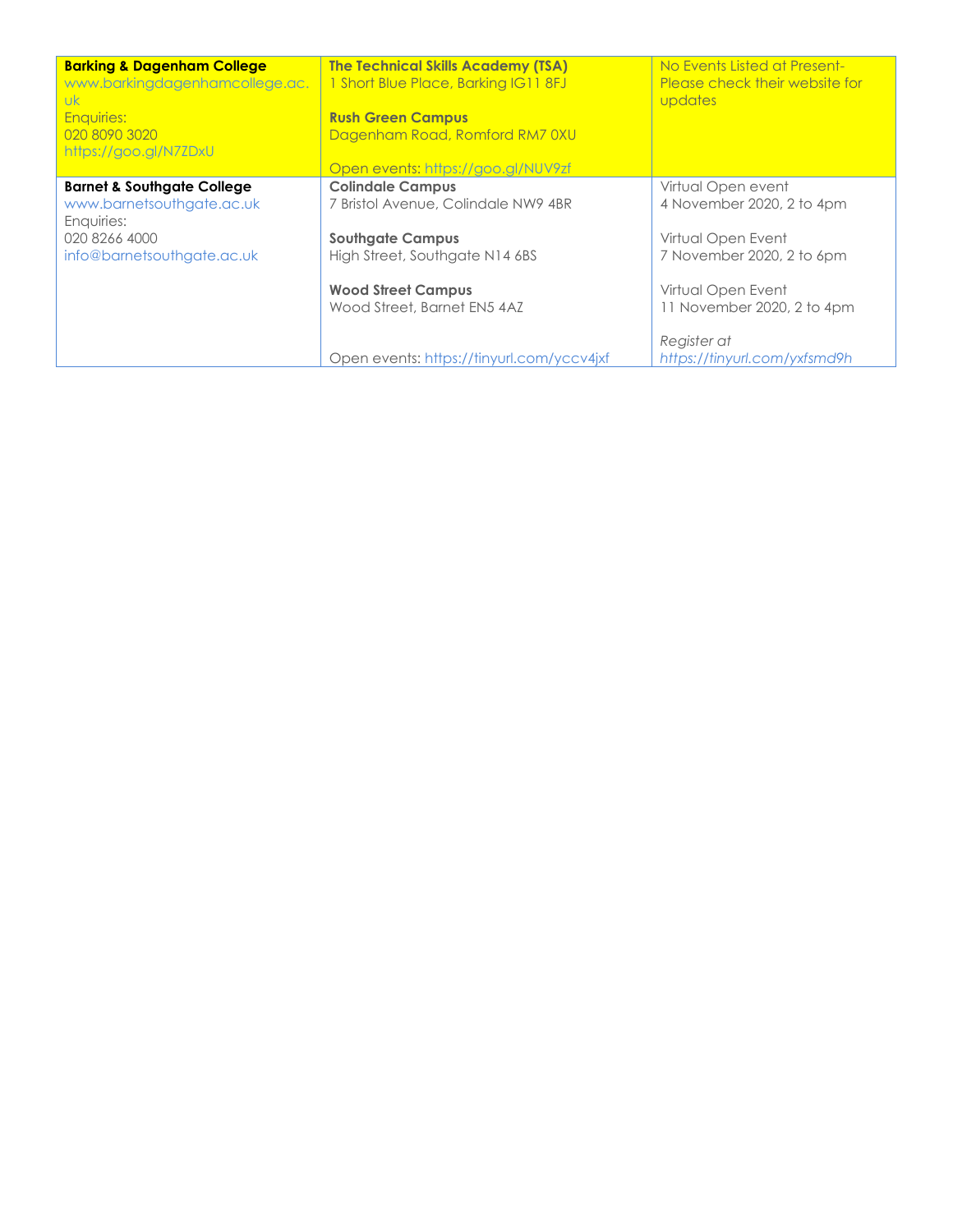| <b>Big Creative Academy</b><br>www.bigcreative.education<br>Enquiries:                                                     | <b>BCE Silver Birch House</b><br>Clifton Avenue, Walthamstow E17 6H                    | Open Evening<br>14 October 2020, 4.30 to 7pm<br>25 November 2020, 4.30 to 7pm |
|----------------------------------------------------------------------------------------------------------------------------|----------------------------------------------------------------------------------------|-------------------------------------------------------------------------------|
| 020 8498 3300<br>https://goo.gl/o39gsF                                                                                     |                                                                                        | 16 December 2020, 4.30 to 7pm                                                 |
|                                                                                                                            | Open events: https://tinyurl.com/y2q8h9dt                                              | Register at<br>https://tinyurl.com/y2q8h9dt                                   |
| <b>Bishop Thomas Grant School</b><br>www.btg.ac<br><b>Enquiries:</b><br>020 8769 3294<br>info@btg-secondary.lambeth.sch.uk | <b>Belltrees Grove, Streatham SW16 2HY</b><br>Admissions: https://tinyurl.com/y2g8x3vc | No Events Listed at Present-<br>Please check their website for<br>updates     |
| <b>Bolingbroke Academy</b><br>arkbolingbrokeacademy.org<br>Enquiries:                                                      | Wakehurst Road, Wandsworth Common SW11<br>6BF                                          | Virtual Open Event<br>1 October 2020, 6 to 7pm                                |
| 020 7924 8200<br>sixthform@arkbolingbrokeacademy.<br>org                                                                   | Admissions: https://tinyurl.com/y4n537bj                                               | Register at<br>https://tinyurl.com/y45fw763                                   |
| <b>The Bridge Academy</b><br>www.bridgeacademy.hackney.sch.<br><b>Uk</b><br><b>Enquiries:</b>                              | Laburnum Street, Hackney E2 8BA                                                        | No Events Listed at Present-<br>Please check their website for<br>updates     |
| 020 7749 5240<br>info@bridgeacademy.hackney.sch.<br><b>uk</b>                                                              | Admissions: https://tinyurl.com/y69s6yca                                               |                                                                               |
| <b>Brooke House Sixth Form College</b><br>www.bsix.ac.uk<br>Enquiries:<br>020 3137 5320                                    | Kenninghall Road, Hackney, E5 8BP                                                      | Open Evening<br>18 November 2020<br>9 December 2020                           |
| info@bsix.ac.uk                                                                                                            | Open events: www.bsix.ac.uk/events                                                     |                                                                               |
| <b>Building Crafts College</b><br>www.thebcc.ac.uk<br><b>Enquiries:</b><br>020 8522 1705                                   | Kennard Road, Stratford E15 1AH                                                        | No Events Listed at Present-<br>Please check their website for<br>updates     |
| info@thebcc.ac.uk                                                                                                          | Admissions: www.thebcc.ac.uk/apply<br>Burntwood Lane, Earlsfield SW170AQ               |                                                                               |
| <b>Burntwood School</b><br>www.burntwoodschool.com<br>Enquiries:<br>020 8946 6201                                          |                                                                                        | Virtual Open Evening<br>22 October 2020, 6.30pm                               |
| info@burntwoodschool.com                                                                                                   | Admissions: https://tinyurl.com/y3b7uyxk                                               |                                                                               |
| The Camden School for Girls<br>www.camdengirls.camden.sch.uk<br>Enquiries:                                                 | Sandall Road NW5 2DB                                                                   | Open Day<br>19 November 2020                                                  |
| 020 7485 3414<br>sixth@csg.school                                                                                          | Open events: https://tinyurl.com/y4c3cwnf                                              | Register to attend at<br>https://tinyurl.com/y4c3cwnf                         |
| <b>Capel Manor College</b><br>www.capel.ac.uk<br>Enquiries:                                                                | <b>Crystal Palace Park Farm</b><br>Ledrington Road, Crystal Palace SE19 2BS            | Virtual Open Day (all centres)<br>10 October 2020                             |
| 01992 707020<br>enquiries@capel.ac.uk                                                                                      | <b>Enfield Centre</b><br>Forty Hall Farm, Enfield EN1 4RQ                              | Virtual Advice Session (all<br>centres)<br>3 October 2020                     |
|                                                                                                                            | <b>Gunnersbury Park Centre</b><br>Popes Lane, Acton W3 8LQ                             | Details at<br>www.capel.ac.uk/open-days                                       |
|                                                                                                                            | <b>Regents Park</b><br>The Store Yard Inner Circle, NW1 4NR                            |                                                                               |
|                                                                                                                            | <b>Brooks Farm Centre</b><br>Jack Cornwell Park, Leyton E10 5BS                        |                                                                               |
|                                                                                                                            | <b>Mottingham Centre</b><br>Mottingham Lane, Mottingham SE12 9AW                       |                                                                               |
|                                                                                                                            | Open events: https://goo.gl/8V4wGJ                                                     |                                                                               |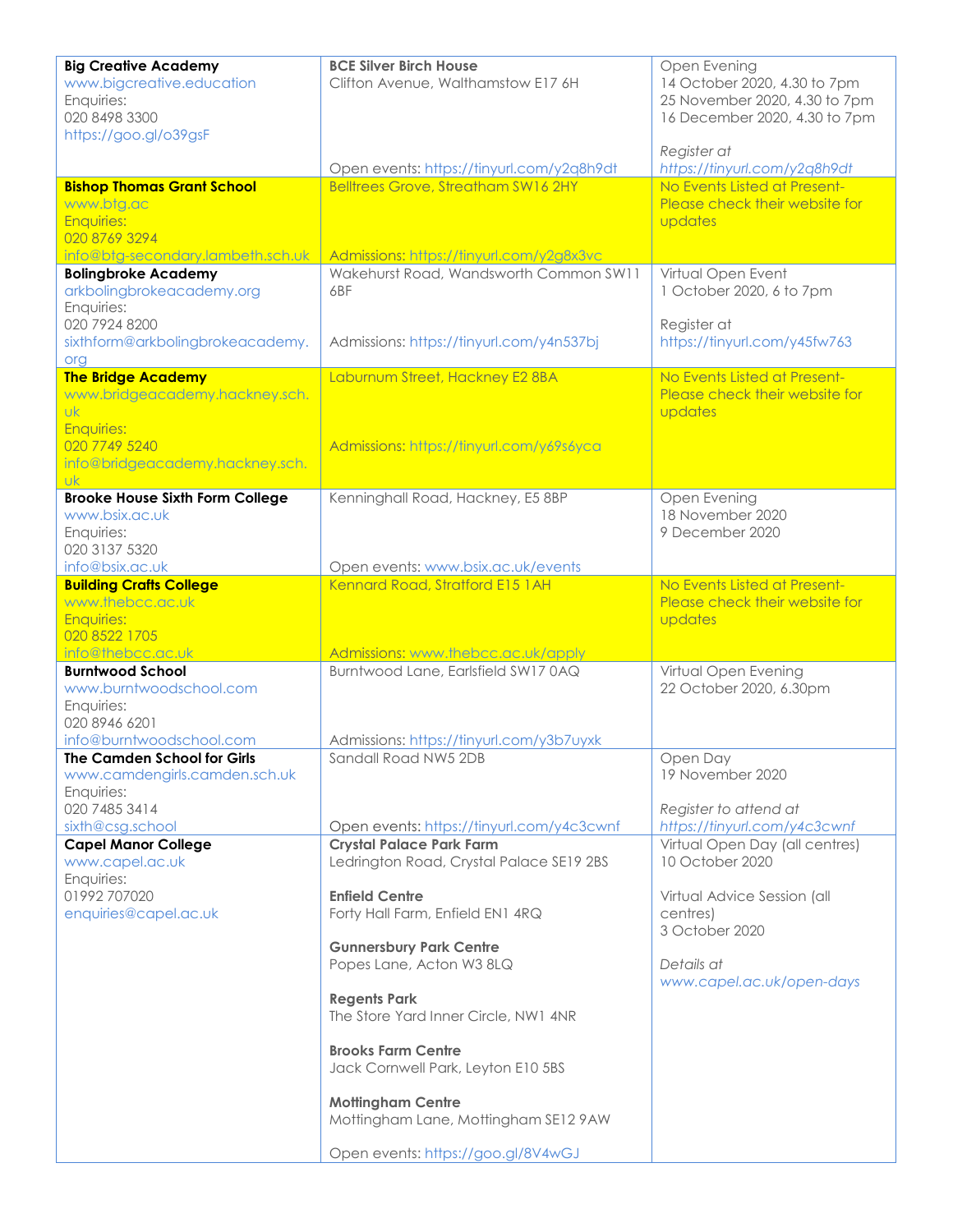| <b>Cardinal Pole Sixth Form</b><br>www.cardinalpole.co.uk | Morning Lane, Hackney E9 6LG              | Open Evening<br>12 November 2020, 4.30 to |
|-----------------------------------------------------------|-------------------------------------------|-------------------------------------------|
| Enquiries:                                                |                                           | 7.30pm                                    |
| 020 8985 5150                                             |                                           |                                           |
| enauiries@cardinalpole.co.uk                              | Open events: https://tinyurl.com/y4pyd7e5 |                                           |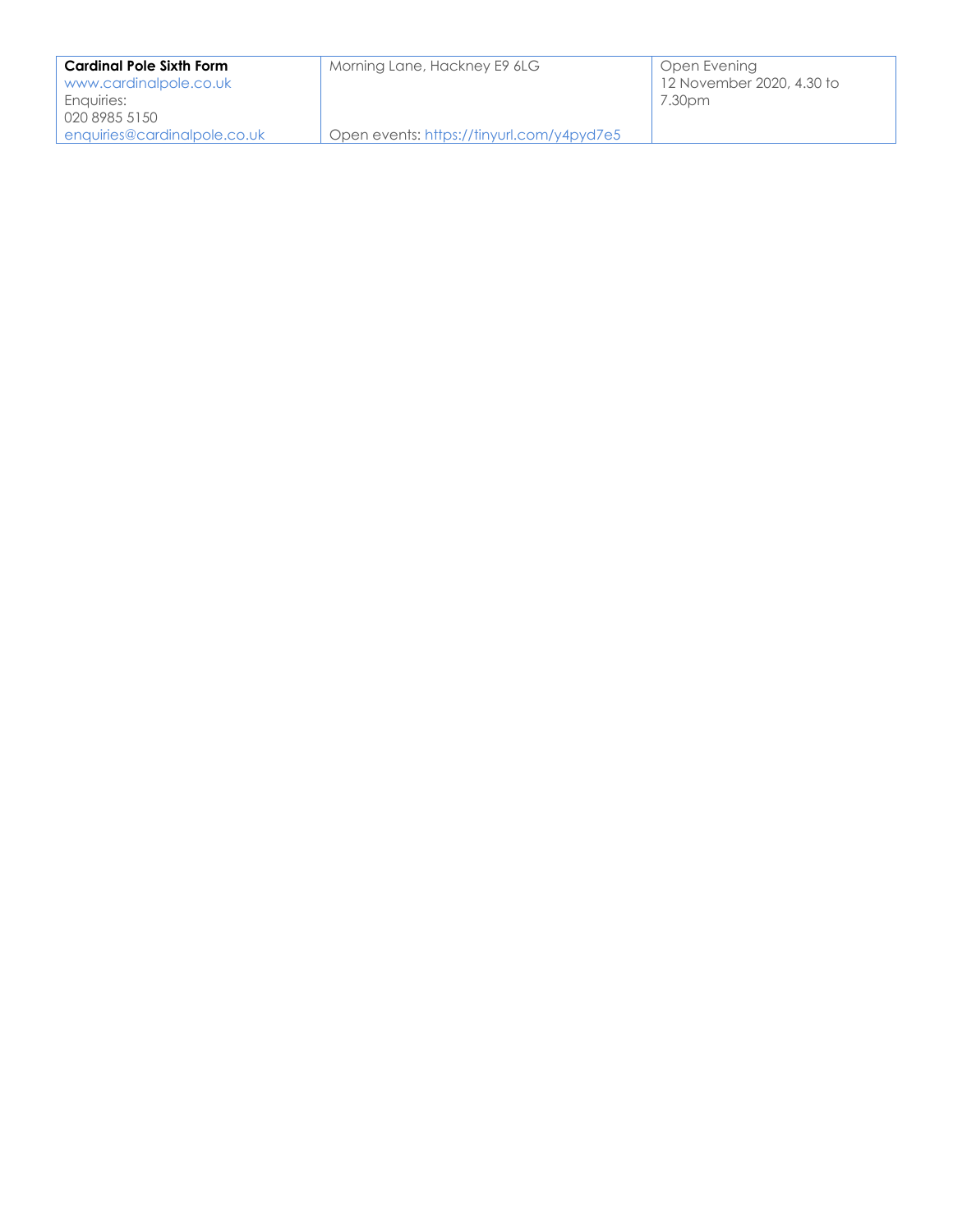| <b>The Cardinal Vaughan Memorial</b><br>School                | 89 Addison Road, London, W14 8BZ                                                  | Open Evening<br>13 October 2020, 5pm                           |
|---------------------------------------------------------------|-----------------------------------------------------------------------------------|----------------------------------------------------------------|
| www.cvms.co.uk<br>Enquiries:<br>020 7603 8478                 |                                                                                   | Details at<br>https://tinyurl.com/y47q7cgw                     |
| mail@cvms.co.uk                                               | Admissions: https://tinyurl.com/y3zxacqx                                          |                                                                |
| <b>Carshalton College</b>                                     | <b>Carshalton Campus</b>                                                          | No Events Listed at Present-                                   |
| carshalton.ac.uk                                              | Nightingale Road, Carshalton SM5 2EJ                                              | Please check their website for                                 |
| <b>Enquiries:</b>                                             |                                                                                   | updates                                                        |
| 020 8544 4444<br>cs@carshalton.ac.uk                          |                                                                                   |                                                                |
| <b>The Charter School</b>                                     | Open events: https://tinyurl.com/y6e2dmmm<br>Red Post Hill, East Dulwich SE24 9JH | Virtual Open Evening dates to be                               |
| www.charter.southwark.sch.uk                                  |                                                                                   | confirmed                                                      |
| Enquiries:                                                    |                                                                                   |                                                                |
| 020 7346 6600                                                 | Application and open events:                                                      |                                                                |
| info@charter.southwark.sch.uk                                 | https://tinyurl.com/y6kao7ld                                                      |                                                                |
| <b>Chelsea Academy</b>                                        | Lots Road, London, SW10 0AB                                                       | No Events Listed at Present-                                   |
| www.chelsea-academy.org                                       |                                                                                   | Please check their website for                                 |
| <b>Enquiries:</b>                                             |                                                                                   | updates                                                        |
| 020 7376 3019<br>admin@chelsea-academy.org                    | Admissions: https://goo.gl/aN7vkH                                                 |                                                                |
| <b>Chestnut Grove School</b>                                  | Chestnut Grove, Balham SW12 8JZ                                                   | Open Evening                                                   |
| www.chestnutgrove.wandsworth.sc                               |                                                                                   | 7 October 2020                                                 |
| h.wk                                                          |                                                                                   |                                                                |
| Enquiries:                                                    |                                                                                   |                                                                |
| 020 8673 8737                                                 | Open events: https://tinyurl.com/yxkdfr5o                                         |                                                                |
| info@chestnutgrove.wandsworth.sc                              |                                                                                   |                                                                |
| h.wk                                                          |                                                                                   |                                                                |
| <b>Christ the King Sixth Form College</b><br>www.ctksfc.ac.uk | <b>Christ the King: Aquinas</b><br>Sprules Road, Brockley SE4 2NL                 | No Events Listed at Present-<br>Please check their website for |
| <b>Enquiries:</b>                                             |                                                                                   | updates                                                        |
| <b>Brockley 020 7358 2400</b>                                 | <b>Christ the King: Emmanuel</b>                                                  |                                                                |
| Lewisham 020 8297 9433                                        | <b>Belmont Grove, Lewisham SE13 5GE</b>                                           |                                                                |
| Sidcup 020 8309 4760                                          |                                                                                   |                                                                |
| enquiries@ctksfc.ac.uk                                        | <b>Christ the King: St Mary's</b>                                                 |                                                                |
|                                                               | Chislehurst Road, Sidcup DA14 6BE                                                 |                                                                |
|                                                               | Open events: https://tinyurl.com/yz32yalm                                         |                                                                |
| <b>The City Academy, Hackney</b>                              | Homerton Row, Hackney E9 6EA                                                      | No Events Listed at Present-                                   |
| thecityacademyhackney.org<br>Enquiries:                       |                                                                                   | Please check their website for<br>updates                      |
| 020 8525 5440                                                 |                                                                                   |                                                                |
| admin@thecityacademy.org                                      | Admissions: https://tinyurl.com/yyf68v29                                          |                                                                |
| City & Islington College                                      | <b>Centre for Applied Sciences</b>                                                | Virtual Q&A                                                    |
| www.candi.ac.uk                                               | 311-321 Goswell Road, The Angel EC1V 7DD                                          | 7 November 2020, 11 am to 2pm                                  |
| Enquiries:<br>020 7700 9200                                   |                                                                                   |                                                                |
| courseinfo@candi.ac.uk                                        | <b>Centre for Business, Arts and Technology</b><br>444 Camden Road N7 0SP         | Virtual Q&A<br>14 November 2020                                |
|                                                               |                                                                                   |                                                                |
|                                                               | Centre for Health, Social and Child Care                                          | No Events Listed at Present-                                   |
|                                                               | 383 Holloway Road N7 0RN                                                          | Please check their website for                                 |
|                                                               |                                                                                   | updates                                                        |
|                                                               | <b>Sixth Form College</b>                                                         |                                                                |
|                                                               | 283-309 Goswell Road, The Angel EC1V 7LA                                          | No Events Listed at Present-                                   |
|                                                               | Open events: www.candi.ac.uk/open-days                                            | Please check their website for                                 |
|                                                               |                                                                                   | updates                                                        |
|                                                               |                                                                                   |                                                                |
|                                                               |                                                                                   | Register at                                                    |
|                                                               |                                                                                   | www.candi.ac.uk/open-days                                      |
| <b>City of London Academy Southwark</b>                       | 240 Lynton Road SE1 5LA                                                           | Virtual Open Evening                                           |
| www.cityacademy.co.uk<br>Enquiries:                           |                                                                                   | 5 November 2020, 4 to 6pm<br>11 November 2020, 4 to 6pm        |
| 020 7394 5100                                                 |                                                                                   |                                                                |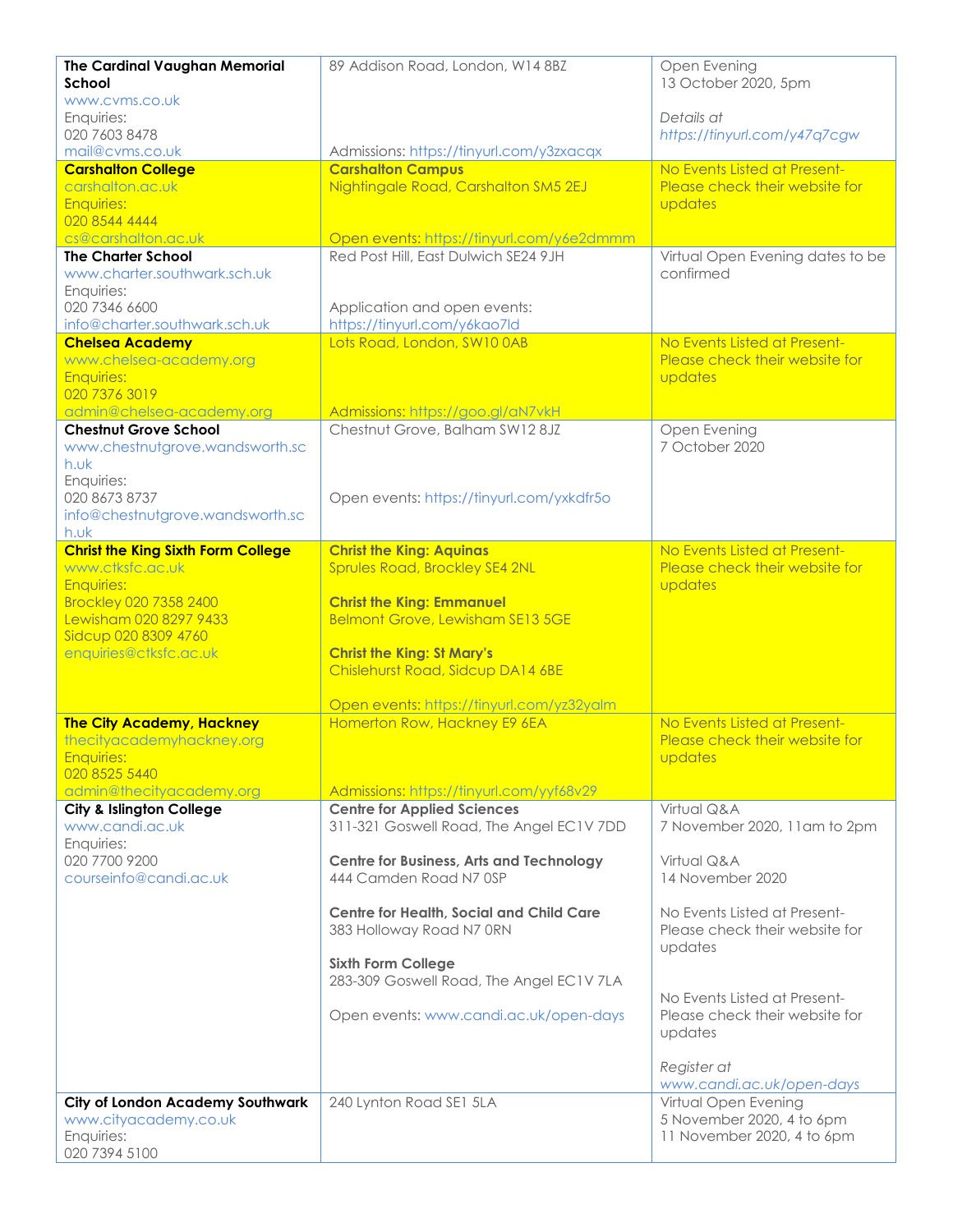| info@cityacademy.co.uk             |                                          | Register at                       |
|------------------------------------|------------------------------------------|-----------------------------------|
|                                    | Admissions: https://tinyurl.com/yebkhlm4 | https://tinyurl.com/yebkhlm4      |
| <b>City of Westminster College</b> | <b>Paddington Green Campus</b>           | Virtual Open Day dates to be      |
| www.cwc.ac.uk                      | Paddington Green W2 1NB                  | confirmed                         |
| Enquiries:                         |                                          |                                   |
| 020 7723 8826                      |                                          | Register at https://goo.gl/xu6nV1 |
| customer.services@cwc.ac.uk        | Open events: https://goo.gl/xu6nV1       |                                   |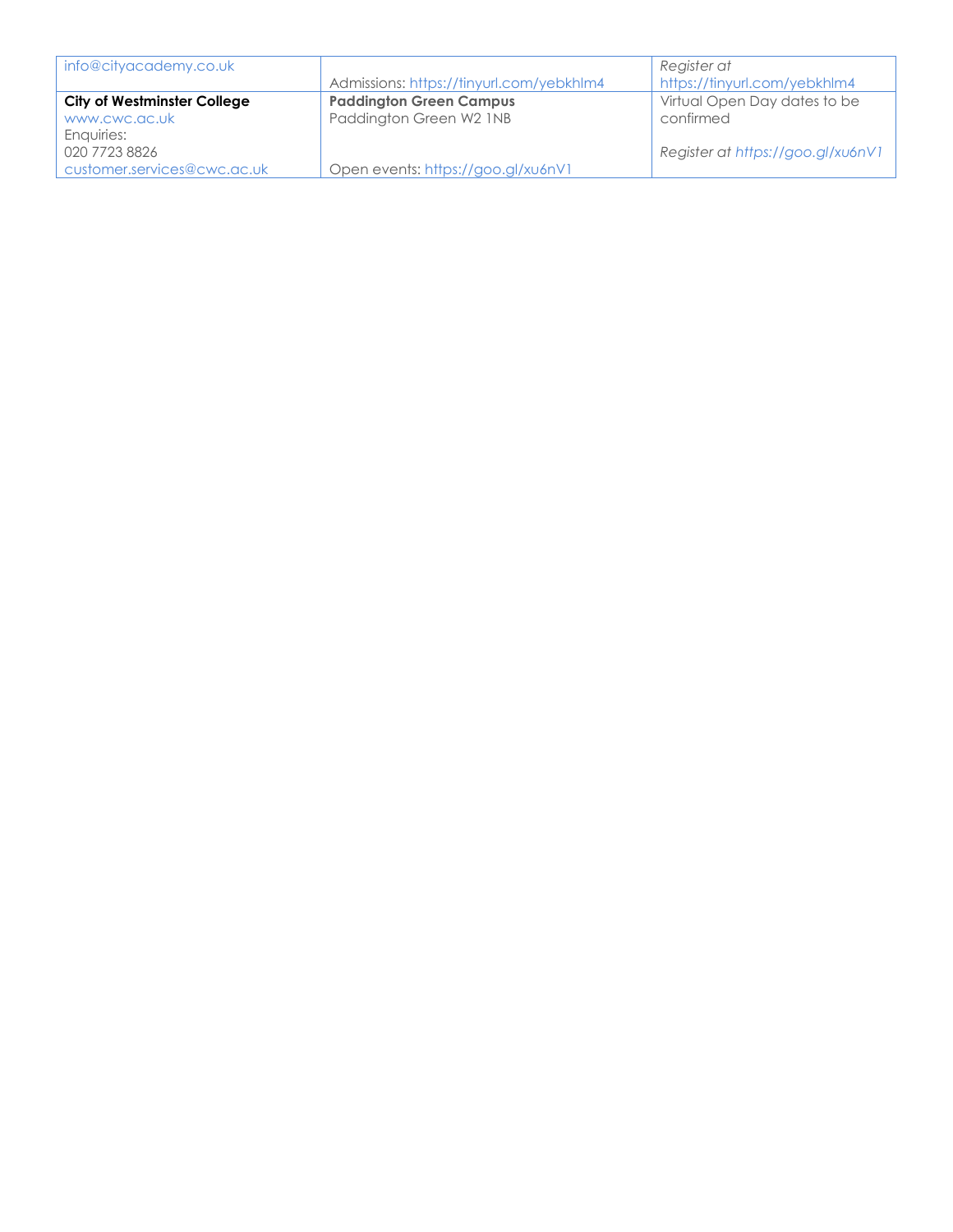| <b>City Lit</b>                          | 1-10 Keeley Street, Convent Garden WC2B  | No Events Listed at Present-       |
|------------------------------------------|------------------------------------------|------------------------------------|
| www.citylit.ac.uk                        | 4BA                                      | Please check their website for     |
| <b>Enquiries:</b>                        |                                          | updates                            |
| 020 7831 7831                            |                                          |                                    |
| infoline@citylit.ac.uk                   |                                          |                                    |
|                                          | Open events: https://goo.gl/zpM2xz       |                                    |
| <b>Clapton Girls' Academy Sixth Form</b> | Lower Clapton Road, Hackney E5 ORB       | No Events Listed at Present-       |
| www.cgasixthform.com                     |                                          | Please check their website for     |
| <b>Enquiries:</b>                        |                                          | updates                            |
| 020 8985 6641                            |                                          |                                    |
| sixthform@clapton.hackney.sch.uk         | Admissions: https://goo.gl/NZCLq2        |                                    |
| The College of Haringey, Enfield &       | <b>Tottenham Centre</b>                  | Open day                           |
| <b>North East London</b>                 | High Road N15 4RU                        | 7 November 2020                    |
| www.conel.ac.uk                          |                                          |                                    |
| Enquiries:                               | <b>Enfield Centre</b>                    | Open day                           |
| 020 8442 3055                            | 73 Hertford Road, Enfield EN3 5HA        | 7 November 2020                    |
| admissions@conel.ac.uk                   |                                          |                                    |
|                                          | Open events: https://goo.gl/W3moVb       | If there is a lockdown events will |
|                                          |                                          | be online                          |
| The College of North West London         | <b>Willesden Campus</b>                  | Virtual Open Day dates to be       |
| www.cnwl.ac.uk                           | Denzil Road NW10 2XD                     | confirmed                          |
| Enquiries:                               |                                          |                                    |
| 020 8208 5000                            | <b>Wembley Campus</b>                    | Register at                        |
| cic@cnwl.ac.uk                           | Wembley Park Drive HA9 8HP               | www.cnwl.ac.uk/open-day            |
|                                          |                                          |                                    |
|                                          | Open events: www.cnwl.ac.uk/open-day     |                                    |
| <b>Coulsdon Sixth Form College</b>       | Placehouse Lane, Croydon CR5 1YA         | Virtual Open Events                |
| coulsdon.ac.uk                           |                                          | 10 October 2020, 10am to           |
| Enquiries:                               |                                          | 11.30pm or 11.30am 1pm             |
| 01737 551 176                            |                                          | 19 November 2020, 5.30 to 7pm      |
| enquiries@coulsdon.ac.uk                 |                                          | or 6.30 8pm                        |
|                                          |                                          |                                    |
|                                          |                                          | Register at                        |
|                                          | Open events: https://goo.gl/sJfqyM       | https://tinyurl.com/y4m6cb98       |
| <b>Croydon College</b>                   | College Road, Croydon CR9 1DX            | Virtual Open Events                |
| www.croydon.ac.uk                        |                                          | 7 October 2020, 4.30 to 6pm or     |
| Enquiries:                               |                                          | 5.30 to 7pm                        |
| 020 8686 5700                            |                                          | 7 November 2020, 10am to           |
| info@croydon.ac.uk                       |                                          | 11.30pm or 11.30am 1pm             |
|                                          |                                          |                                    |
|                                          |                                          | Register at                        |
|                                          | Open events: https://goo.gl/x3FBTZ       | https://tinyurl.com/y4m6cb98       |
| <b>Dunraven School</b>                   | Leigham Court Road, Streatham SW16 2QB   | Virtual Open Day dates to be       |
| www.dunraven.org.uk                      |                                          | confirmed                          |
| Enquiries:                               |                                          |                                    |
| 020 8696 5600                            |                                          | Register at                        |
| sixth@dunraven.org.uk                    | Admissions & open events:                | https://tinyurl.com/y4nzo3xx       |
|                                          | https://goo.gl/HAUqT9                    |                                    |
| <b>Ernest Bevin College</b>              | Beechcroft Road, Tooting SW17 7DF        | No Events Listed at Present-       |
| www.ernestbevin.org.uk                   |                                          | Please check their website for     |
| <b>Enquiries:</b>                        |                                          | updates                            |
| 020 8672 8582                            |                                          |                                    |
| mail@ernestbevin.london                  | Admissions: https://tinyurl.com/y6qawsp9 |                                    |
| <b>Fashion Retail Academy</b>            | 15 Gresse Street W1T 1QL                 | No Events Listed at Present-       |
| www.fashionretailacademy.ac.uk           |                                          | Please check their website for     |
| <b>Enquiries:</b>                        |                                          | updates                            |
| 0300 247 4000                            |                                          |                                    |
| info@fra.ac.uk                           | Open events: https://goo.gl/vsPuk5       |                                    |
| <b>Fulham Cross Sixth Form</b>           | Kingwood Road                            | Virtual Open Event                 |
| https://www.fulhamcrosssixthform.n       | Fulham, London, SW6 6SN                  | 11th November at 6pm               |
| et/                                      |                                          |                                    |
| Enquiries:                               |                                          |                                    |
| 020 7381 3606                            |                                          |                                    |
| info@fulhamcrossacademy.co.uk            |                                          |                                    |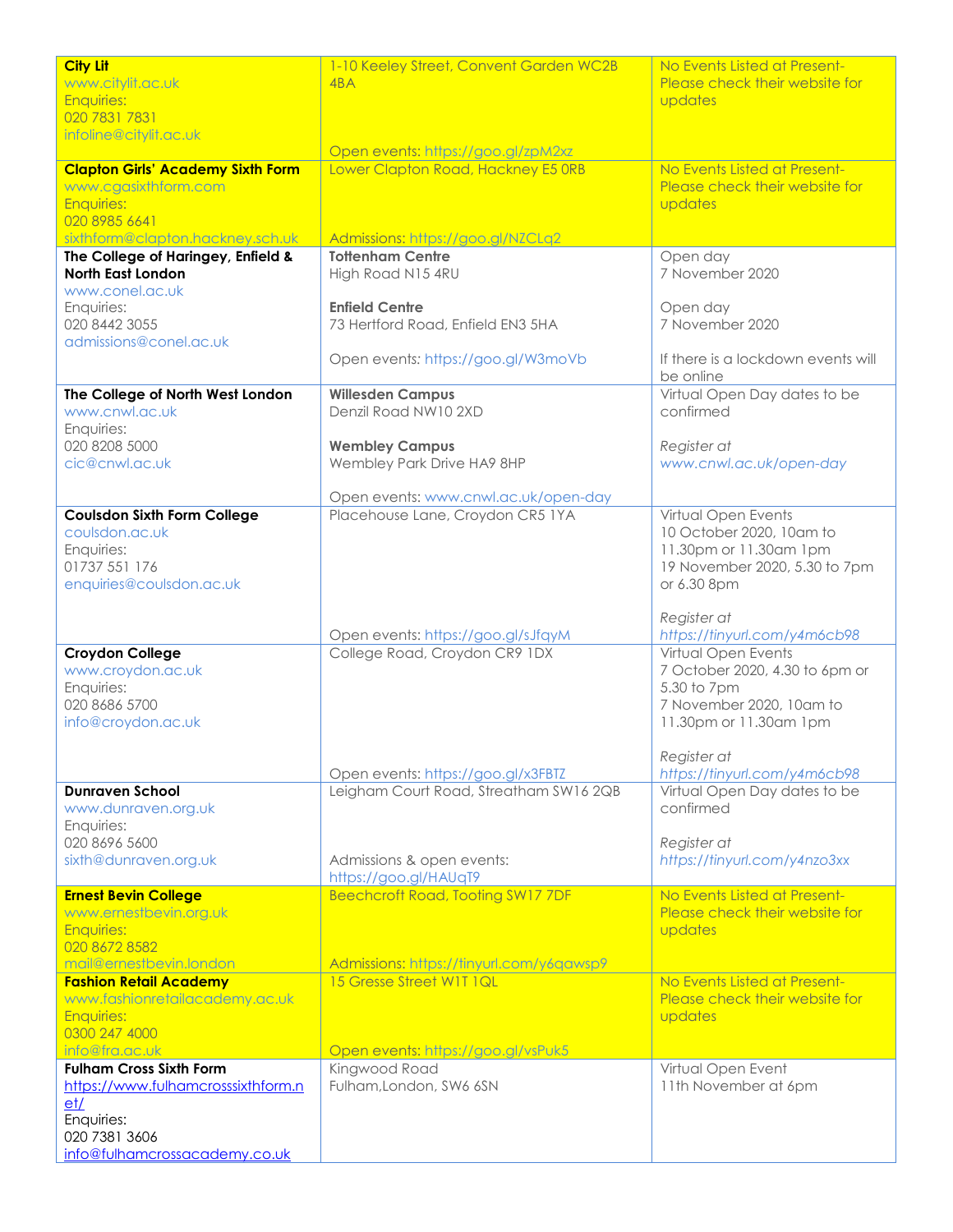| <b>Graveney School</b>          | Welham Road, Tooting SW17 9BU            | Virtual Open Event             |
|---------------------------------|------------------------------------------|--------------------------------|
| www.graveney.org                |                                          | 13 October 2020                |
| Enquiries:                      |                                          |                                |
| 020 8682 7000                   |                                          |                                |
| info@graveney.wandsworth.sch.uk | Open events: https://goo.gl/rc3Gzn       |                                |
| <b>The Grey Coat Hospital</b>   | Greycoat Place, Westminster SW1P 2DY     | No Events Listed at Present-   |
| www.gch.org.uk                  |                                          | Please check their website for |
| <b>Enquiries:</b>               |                                          | updates                        |
| 020 7969 1998                   |                                          |                                |
| info@gch.org.uk                 | Admissions: https://tinyurl.com/yyuzwftb |                                |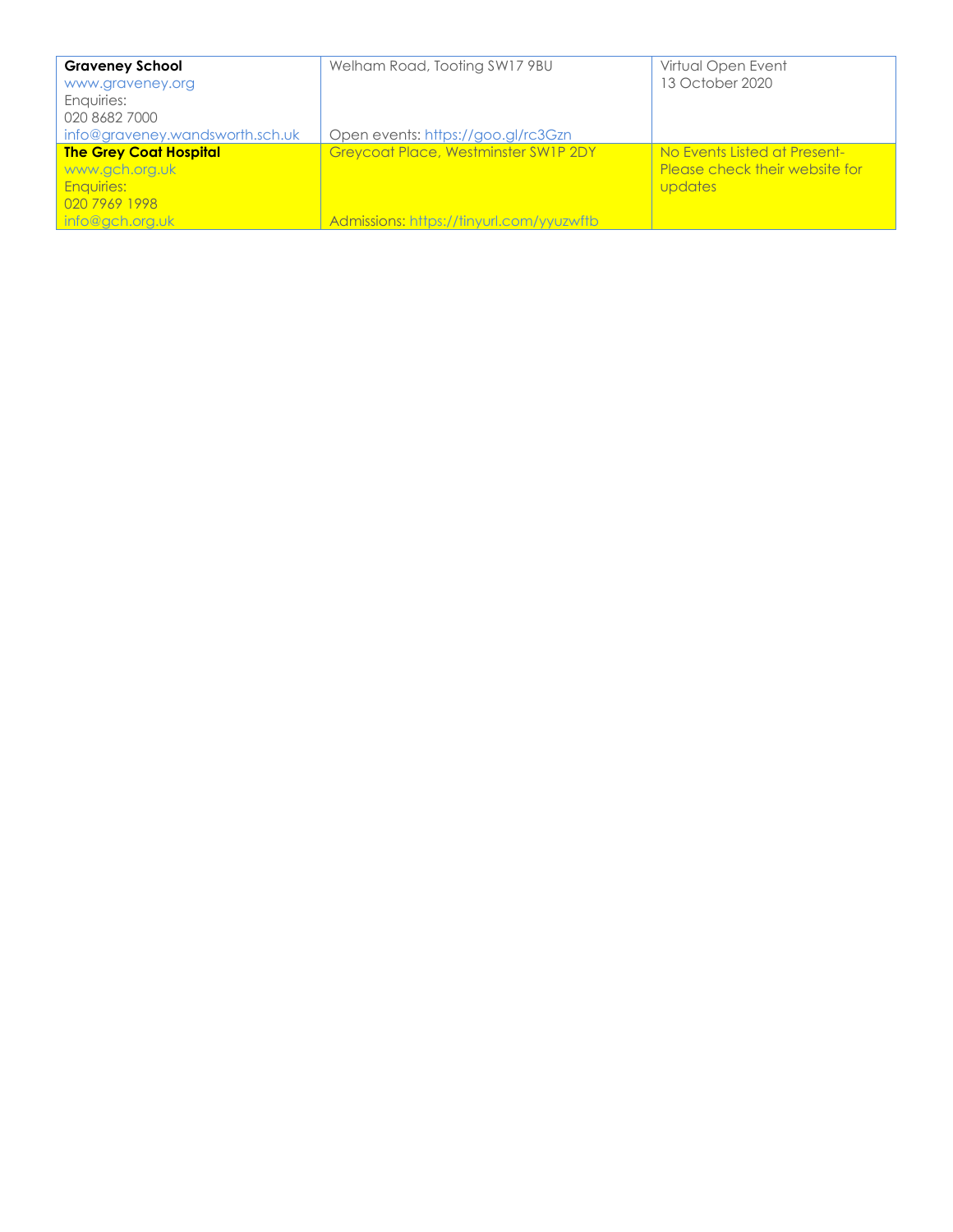| <b>Haggerston School</b>                                            | Weymouth Terrace, Hackney E2 8LS                  | No Events Listed at Present-                                       |
|---------------------------------------------------------------------|---------------------------------------------------|--------------------------------------------------------------------|
| haggerston.hackney.sch.uk<br><b>Enquiries:</b>                      |                                                   | Please check their website for<br>updates                          |
| 020 7739 7324                                                       |                                                   |                                                                    |
| sixthform@haggerston.hackney.sch.                                   | Admissions: https://tinyurl.com/yysj3wmg          |                                                                    |
| <b>Uk</b>                                                           |                                                   |                                                                    |
| <b>Hammersmith Academy</b><br>hammersmithacademy.org                | 25 Cathnor Rd, Shepherd's Bush, London W12<br>9JD | Virtual Open Evening 22 October<br>2020, 5:30 to 6:30PM. Book your |
| Enquiries:                                                          |                                                   | place on Eventbrite                                                |
| 020 8222 6000                                                       | Admissions:                                       |                                                                    |
| info@hammersmithacademy.org                                         |                                                   |                                                                    |
| <b>Hampstead School</b><br>www.hampsteadschool.org.uk               | <b>Westbere Road NW2 3RT</b>                      | No Events Listed at Present-<br>Please check their website for     |
| <b>Enquiries:</b>                                                   |                                                   | updates                                                            |
| 020 7794 8133                                                       |                                                   |                                                                    |
| enquiries@hampsteadschool.org.uk                                    | Admissions: https://tinyurl.com/y2lreruf          |                                                                    |
| <b>Haringey Sixth Form College</b>                                  | White Hart Lane, Tottenham N17 8HR                | Open Evening                                                       |
| www.haringey6.ac.uk<br>Enquiries:                                   |                                                   | 14 October 2020, 3 to 7pm                                          |
| 020 8376 6000                                                       |                                                   | Register at                                                        |
| info@haringey6.ac.uk                                                | Admissions: https://tinyurl.com/y2xh5bcp          | https://tinyurl.com/y5zyczsm                                       |
| <b>Harris Academy Battersea</b>                                     | 401 Battersea Park Road SW11 5AP                  | No Events Listed at Present-                                       |
| www.harrisbattersea.org.uk<br><b>Enquiries:</b>                     |                                                   | Please check their website for<br>updates                          |
| 020 7622 0026                                                       |                                                   |                                                                    |
| m.carver@harrisbattersea.org.uk                                     | Admissions: https://tinyurl.com/y2wslh3y          |                                                                    |
| <b>Harris Academy Bermondsey</b>                                    | 55 Southwark Park Road SE16 3TZ                   | No Events Listed at Present-                                       |
| www.harrisbermondsey.org.uk<br>Enquiries:                           |                                                   | Please check their website for<br>updates                          |
| 0207 237 9316                                                       |                                                   |                                                                    |
| HABreception@harrisbermondsey.or                                    |                                                   |                                                                    |
| g.wk                                                                | Admissions: https://tinyurl.com/y2rqwe8r          |                                                                    |
| <b>Harris Academy St John's Wood</b>                                | Marlborough Hill, St John's Wood NW8 ONL          | No Events Listed at Present-<br>Please check their website for     |
| www.harrisstjohnswood.org.uk<br><b>Enquiries:</b>                   |                                                   | updates                                                            |
| 020 7722 8141                                                       |                                                   |                                                                    |
| info@harrisstjohnswood.org.uk                                       | Admissions: https://tinyurl.com/y3ltja4z          |                                                                    |
| <b>Harris Boys' Academy Dulwich</b><br>www.harrisdulwichboys.org.uk | 112 Peckham Road SE15 5DZ                         | No Events Listed at Present-<br>Please check their website for     |
| <b>Enquiries:</b>                                                   |                                                   | updates                                                            |
| 020 8299 5300                                                       |                                                   |                                                                    |
| info@harrisdulwichboys.org.uk                                       | Admissions: https://tinyurl.com/yxhegda2          |                                                                    |
| <b>Harris Girls' Academy Dulwich</b>                                | 112 Peckham Road SE15 5DZ                         | No Events Listed at Present-<br>Please check their website for     |
| www.harrisdulwichgirls.org.uk<br>Enquiries:                         |                                                   | updates                                                            |
| 020 7732 2276                                                       |                                                   |                                                                    |
| info@harrisdulwichgirls.org.uk                                      | Admissions: https://tinyurl.com/y5jvxebo          |                                                                    |
| <b>Harris Westminster Sixth Form</b>                                | Steel House, 11 Tothill Street SW1H 9LH           | Applications Open-6th<br>September 2020                            |
| www.harriswestminstersixthform.org.<br>υk                           |                                                   | Applications Close-7th                                             |
| Enquiries:                                                          |                                                   | December 2020                                                      |
| 020 3772 4555                                                       |                                                   | Entrance Examinations- 16th                                        |
| enquiries@harriswestminstersixthform<br>.org.uk                     | Admissions: https://tinyurl.com/yyytxxho          | January 2021<br>Interviews-11th, 13th February                     |
|                                                                     |                                                   | 2021                                                               |
|                                                                     |                                                   | Offers-19th March 2021                                             |
|                                                                     |                                                   |                                                                    |
|                                                                     |                                                   | Virtual Open Event                                                 |
|                                                                     |                                                   | 14 October 2020                                                    |
| <b>Harrow College</b>                                               | <b>Harrow on the Hill Campus</b>                  | No Events Listed at Present-                                       |
| www.harrow.ac.uk                                                    | Lowlands Road, Harrow HA1 3AQ                     | Please check their website for                                     |
| <b>Enquiries:</b><br>020 8909 6000                                  |                                                   | updates                                                            |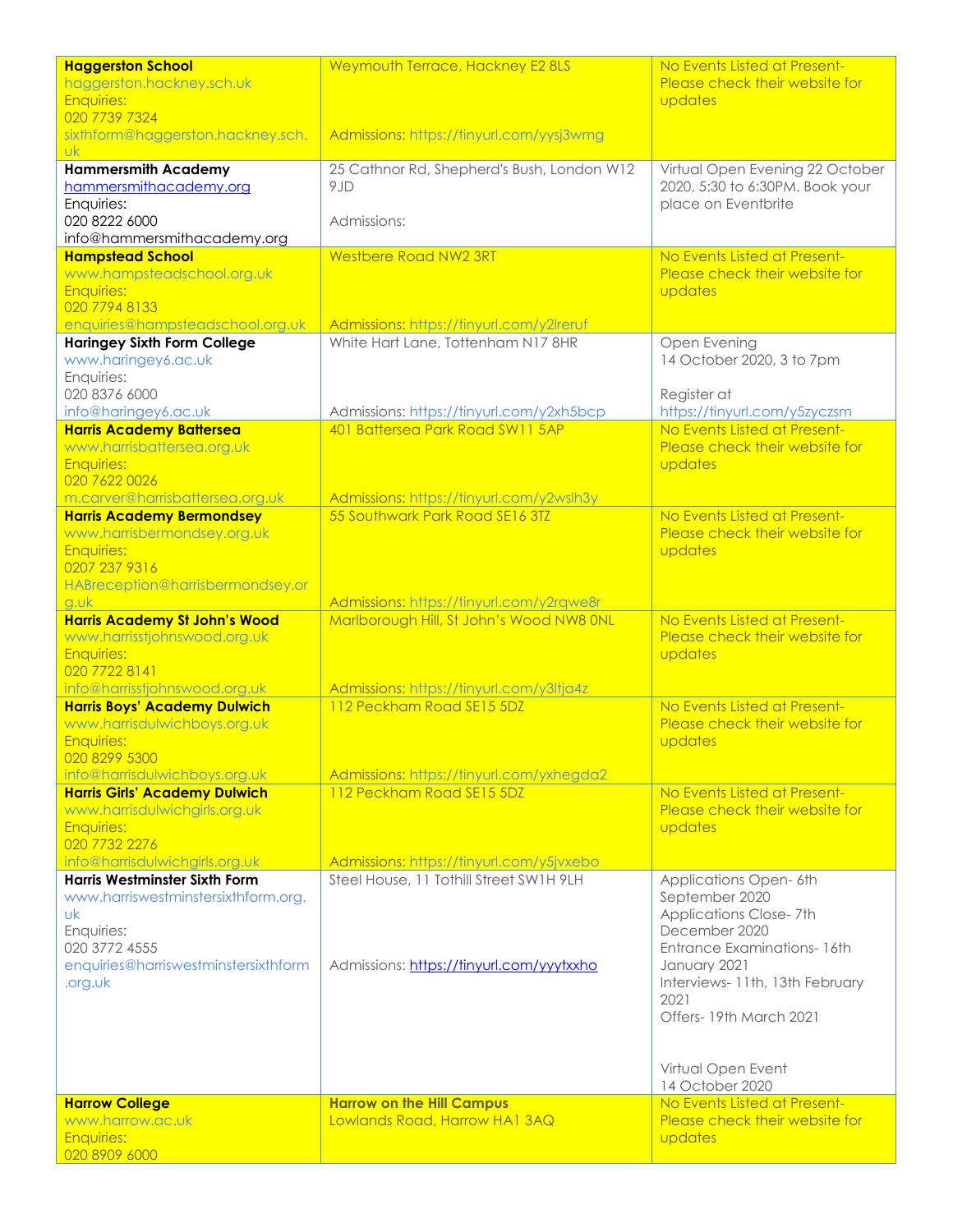| enquiries@harrow.ac.uk                                              | Open events: https://goo.gl/bw3Zs6                                       |                                                                |
|---------------------------------------------------------------------|--------------------------------------------------------------------------|----------------------------------------------------------------|
| <b>Havering Sixth Form College</b>                                  | Wingletye Lane, Hornchurch RM11 3TB                                      | No Events Listed at Present-                                   |
| www.havering-sfc.ac.uk                                              |                                                                          | Please check their website for                                 |
| <b>Enquiries:</b>                                                   |                                                                          | updates                                                        |
| 01708 514400                                                        |                                                                          |                                                                |
| https://goo.gl/B2Xzwk                                               | Open events: https://tinyurl.com/y2jc9v7l                                |                                                                |
| <b>Havering College of Further &amp; Higher</b><br><b>Education</b> | <b>Ardleigh Green Campus</b><br>Ardleigh Green Road, Hornchurch RM11 2LL | No Events Listed at Present-<br>Please check their website for |
| www.havering-college.ac.uk                                          |                                                                          | updates                                                        |
| <b>Enquiries:</b>                                                   |                                                                          |                                                                |
| 01708 455011                                                        |                                                                          |                                                                |
| information@havering-college.ac.uk                                  | Open events: https://tinyurl.com/y68o8yqv                                |                                                                |
| <b>Haverstock School</b>                                            | 24 Haverstock Hill, Chalk Farm NW3 2BQ                                   | No Events Listed at Present-                                   |
| www.haverstock.camden.sch.uk                                        |                                                                          | Please check their website for                                 |
| <b>Enquiries:</b>                                                   |                                                                          | updates                                                        |
| 020 7267 0975                                                       |                                                                          |                                                                |
| office@haverstock.camden.sch.uk                                     | Admissions: https://tinyurl.com/y6fhxslh                                 |                                                                |
| <b>Holland Park School</b>                                          | Airlie Gardens, Kensington W8 7AF                                        | No Events Listed at Present-                                   |
| www.hollandparkschool.co.uk                                         |                                                                          | Please check their website for                                 |
| Enquiries:                                                          |                                                                          | updates                                                        |
| 020 7908 1000                                                       |                                                                          |                                                                |
| info@hollandparkschool.co.uk                                        | Admissions: https://tinyurl.com/yy8gan77                                 | No Events Listed at Present-                                   |
| <b>Ickburgh School</b><br>www.ickburgh.hackney.sch.uk               | Ickburgh Road, Hackney E5 8AD                                            | Please check their website for                                 |
| <b>Enquiries:</b>                                                   |                                                                          | updates                                                        |
| 020 8806 4638                                                       |                                                                          |                                                                |
| admin@lckburgh.Hackney.sch.uk                                       |                                                                          |                                                                |
| <b>Islington Sixth Form Consortium</b>                              | <b>Central Foundation Boys' School</b>                                   | No Events Listed at Present-                                   |
| ic6.co.uk                                                           | Cowper Street EC2A 4SH                                                   | Please check their website for                                 |
| <b>Enquiries:</b>                                                   |                                                                          | updates                                                        |
| 0207 017 3040                                                       | <b>City of London Academy Islington</b>                                  |                                                                |
| administration@ic6.co.uk                                            | Prebend Street N1 8PQ                                                    |                                                                |
|                                                                     |                                                                          |                                                                |
|                                                                     | <b>City of London Academy Highbury Grove</b>                             |                                                                |
|                                                                     | 8 Highbury Grove N5 2EQ                                                  |                                                                |
|                                                                     |                                                                          |                                                                |
|                                                                     | <b>Highbury Fields School</b>                                            |                                                                |
|                                                                     | <b>Highbury Hill N5 1 AR</b>                                             |                                                                |
|                                                                     |                                                                          |                                                                |
|                                                                     | <b>St Aloysius College</b>                                               |                                                                |
|                                                                     | <b>Hornsey Lane N6 5LY</b>                                               |                                                                |
|                                                                     | Admissions: https://ic6.co.uk/applications                               |                                                                |
| John Ruskin College                                                 | Selsdon Park Road, South Croydon CR2 8JJ                                 | Virtual Open Events                                            |
| www.johnruskin.ac.uk                                                |                                                                          | 22 October 2020, 5.30 to 8pm                                   |
| Enquiries:                                                          |                                                                          | 21 November 2020, 10 to 2pm                                    |
| 020 8651 1131                                                       |                                                                          |                                                                |
| info@johnruskin.ac.uk                                               |                                                                          | Register at                                                    |
|                                                                     | Open events: https://tinyurl.com/y37r2o9w                                | https://tinyurl.com/y37r2o9w                                   |
| <b>Kensington Aldridge Academy</b>                                  | 1 Silchester Road W106 EX                                                | Virtual Open Event                                             |
| ka.org.uk                                                           |                                                                          | 15 October 2020                                                |
| Enquiries:                                                          |                                                                          |                                                                |
| 020 7313 5800                                                       |                                                                          | Register at                                                    |
| info@kaa.org.uk                                                     | Admissions: kaa.org.uk/sixth-form                                        | https://tinyurl.com/yydq7gsd                                   |
| <b>King Solomon Academy</b>                                         | Penfold Street NW1 6RX                                                   | No Events Listed at Present-                                   |
| www.kingsolomonacademy.org                                          |                                                                          | Please check their website for                                 |
| <b>Enquiries:</b>                                                   |                                                                          | updates                                                        |
| 020 7563 6900                                                       |                                                                          |                                                                |
| sixthform@kingsolomonacademy.or                                     | Admissions: https://tinyurl.com/wueflp5                                  |                                                                |
| $\mathbf{q}$                                                        |                                                                          |                                                                |
| <b>Kingsdale Foundation School</b>                                  | Alleyn Park, Dulwich SE21 8SQ                                            | Open Events (online and booked                                 |
| kingsdalefoundationschool.org.uk                                    |                                                                          | on-site)                                                       |
| Enquiries:<br>0208 670 7575                                         |                                                                          |                                                                |
|                                                                     |                                                                          |                                                                |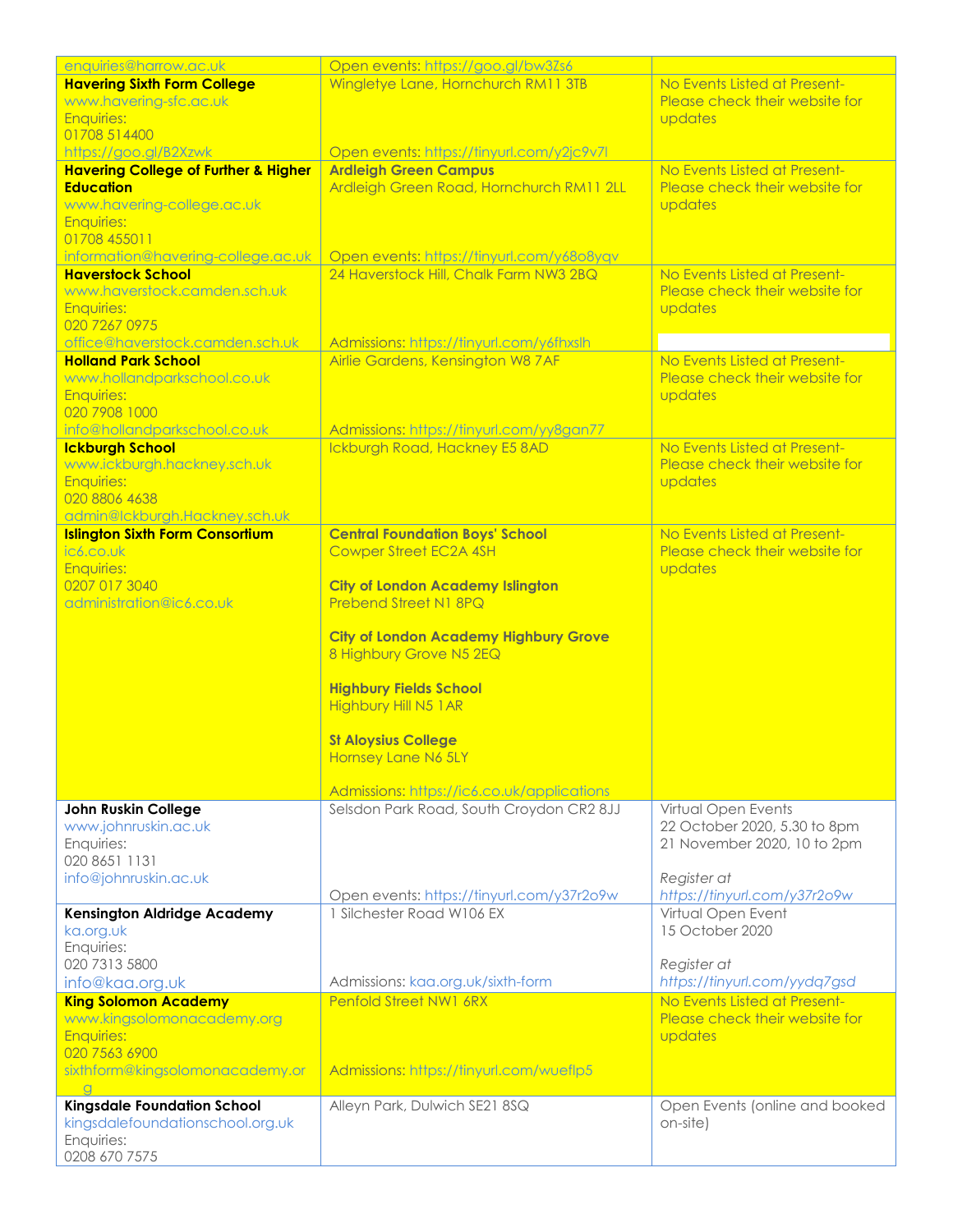| sixthform@kingsdale.southwark.sch.u<br>k.                         | Admissions and open events:<br>https://goo.gl/uAitGD | 30 September 2020, 4 to 5.30pm<br>& 6 to 7.30pm (online 4.50 &<br>6.50 <sub>pm</sub><br>21 October 2020, 11 November &<br>25 November, 1.30 to 3.30pm &<br>4.30 to 6.30pm (online 2.50 &<br>5.50<br>Register at https://goo.gl/uAitGD |
|-------------------------------------------------------------------|------------------------------------------------------|---------------------------------------------------------------------------------------------------------------------------------------------------------------------------------------------------------------------------------------|
| <b>Kingston College</b>                                           | <b>Kingston Hall Road Campus</b>                     | No Events Listed at Present-                                                                                                                                                                                                          |
| kingston-college.ac.uk<br><b>Enquiries:</b>                       | Kingston Hall Road, Kingston on Thames KT1<br>2AO    | Please check their website for<br>updates                                                                                                                                                                                             |
| 020 8546 2151                                                     |                                                      |                                                                                                                                                                                                                                       |
| info@kingston-college.ac.uk                                       |                                                      |                                                                                                                                                                                                                                       |
| La Retraite Roman Catholic Girls'                                 |                                                      |                                                                                                                                                                                                                                       |
| School                                                            | Atkins Road, Clapham Park SW120AB                    | Open Day<br>1 October 2020, 9am to 5pm                                                                                                                                                                                                |
| www.laretraite.lambeth.sch.uk                                     |                                                      |                                                                                                                                                                                                                                       |
| Enquiries:                                                        |                                                      |                                                                                                                                                                                                                                       |
| 020 8673 5644                                                     | Open events: https://tinyurl.com/y6b5wrqt            | Register at                                                                                                                                                                                                                           |
| schsec@laretraite.lambeth.sch.uk                                  |                                                      |                                                                                                                                                                                                                                       |
|                                                                   |                                                      | https://tinyurl.com/y6b5wrqt                                                                                                                                                                                                          |
| <b>Lady Margaret School</b>                                       | 9-15 Parsons Green, Fulham, London SW6 4UN           | Open Day<br>5 November 2020                                                                                                                                                                                                           |
| https://www.ladymargaret.lbhf.sch.<br>uk/                         | Admissions: https://tinyurl.com/y2p9lvoo             |                                                                                                                                                                                                                                       |
| Enquiries:<br>020 7736 7138<br>admissions@ladymargaret.lbhf.sch.u |                                                      |                                                                                                                                                                                                                                       |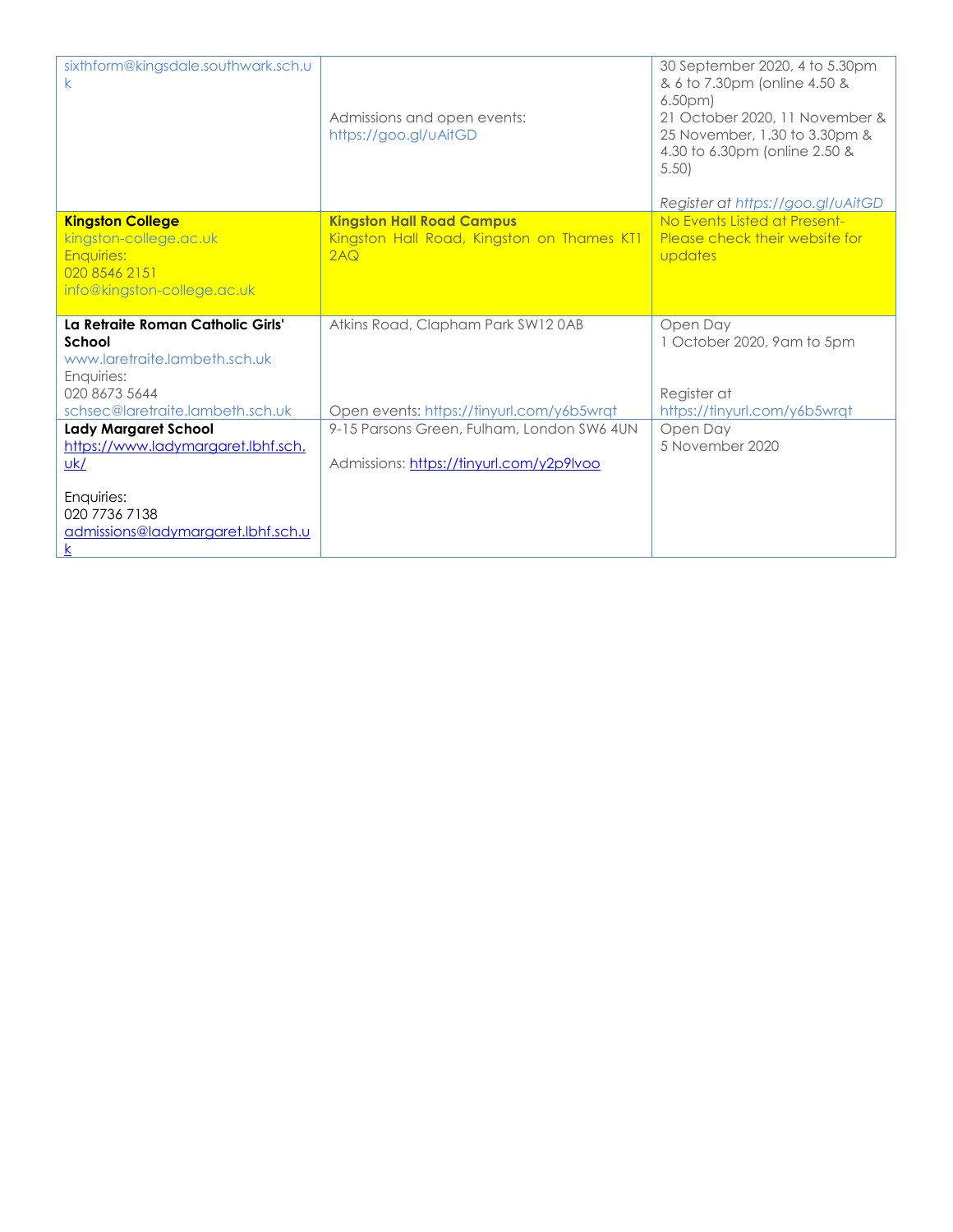| LaSWAP Sixth Form Consortium              | La Sainte Union School                                     | No Events Listed at Present-                        |
|-------------------------------------------|------------------------------------------------------------|-----------------------------------------------------|
| www.laswap.camden.sch.uk                  | <b>Highgate Road NW5 1RP</b>                               | Please check their website for                      |
| <b>Enquiries:</b>                         |                                                            | updates                                             |
| 020 7692 4157                             | <b>Acland Burghley Sixth Form</b>                          |                                                     |
| LaSWAP@williamellis.camden.sch.uk         | <b>Burghley Road NW5 1UJ</b>                               |                                                     |
|                                           |                                                            |                                                     |
|                                           | <b>William Ellis Sixth Form</b>                            |                                                     |
|                                           | <b>Highgate Road NW5 1RN</b>                               |                                                     |
|                                           |                                                            |                                                     |
|                                           | <b>Parliament Hill Sixth Form</b>                          |                                                     |
|                                           | <b>Highgate Road NW5 1RL</b>                               |                                                     |
|                                           |                                                            |                                                     |
|                                           | Admissions: https://tinyurl.com/ygrrd8g2                   |                                                     |
| <b>Lambeth Academy</b>                    | Elms Road, Clapham SW4 9ET                                 | Virtual Open Evening                                |
| www.lambeth-academy.org                   |                                                            | 7 October 2020, 6pm                                 |
| Enquiries:<br>020 7819 4700               |                                                            |                                                     |
| admin@lambeth-academy.org                 |                                                            | Register at                                         |
| <b>Lambeth College</b>                    | Admissions: https://goo.gl/jFGpYA<br><b>Clapham Centre</b> | https://tinyurl.com/yyajqgu2<br>Virtual Open Events |
| www.lambethcollege.ac.uk                  | 45 Clapham Common South Side SW4 9BL                       | 21 October 2020                                     |
| Enquiries:                                |                                                            | 1 December 2020                                     |
| 020 7501 5000                             | <b>Brixton Centre</b>                                      |                                                     |
| courses@ambeth.ac.uk                      | 56 Brixton Hill SW2 1QS                                    | Register at https://goo.gl/2zfFmC                   |
|                                           |                                                            |                                                     |
|                                           | Open events: https://goo.gl/2zfFmC                         |                                                     |
| <b>Lewisham Southwark College</b>         | <b>Lewisham College</b>                                    | No Events Listed at Present-                        |
| www.lscollege.ac.uk                       | Lewisham Way SE4 1UT                                       | Please check their website for                      |
| <b>Enquiries:</b>                         |                                                            | updates                                             |
| 020 3757 3000                             | <b>Southwark College</b>                                   |                                                     |
| info@lesoco.ac.uk                         | 25 The Cut SE1 8LF                                         |                                                     |
|                                           |                                                            |                                                     |
|                                           | Lewisham events:                                           |                                                     |
|                                           | www.lewisham.ac.uk/events                                  |                                                     |
|                                           | Southwark events:                                          |                                                     |
|                                           | www.southwark.ac.uk/events                                 |                                                     |
| Leyton Sixth Form College                 | Essex Road, Leyton E10 6EQ                                 | Open Day                                            |
| www.leyton.ac.uk                          |                                                            | 7 November 2020                                     |
| Enquiries:                                |                                                            |                                                     |
| 020 8928 9000                             |                                                            |                                                     |
| enquiry@leyton.ac.uk                      | Open events: https://tinyurl.com/y9oen4ul                  |                                                     |
| Lilian Baylis Technology School           | 323 Kennington Lane, Vauxhall SE11 5QY                     | No Events Listed at Present-                        |
| www.lilianbaylis.com<br><b>Enquiries:</b> |                                                            | Please check their website for                      |
| 020 7091 9500                             |                                                            | updates                                             |
| school@lilianbaylis.com                   | Admissions: www.lilianbaylis.com/lbts-6th-form             |                                                     |
| <b>London College of Beauty Therapy</b>   | Ramillies House, 1-2 Ramillies Street W1F 7LN              | No Events Listed at Present-                        |
| www.lcbt.co.uk                            |                                                            | Please check their website for                      |
| <b>Enquiries:</b>                         |                                                            | updates                                             |
| 020 7208 1300                             |                                                            |                                                     |
| info@lcbt.co.uk                           | Open events: https://goo.gl/1ayknR                         |                                                     |
| <b>London Nautical School</b>             | 61 Stamford Street, Blackfriars SE1 9NA                    | Virtual Open Event                                  |
| www.lns.org.uk                            |                                                            | 5 November 2020, 5 to 7pm                           |
| Enquiries:                                |                                                            |                                                     |
| 020 7928 6801                             |                                                            |                                                     |
| adminteam@Ins.org.uk                      | Admissions: https://tinyurl.com/yezovro3                   |                                                     |
| <b>London Oratory School</b>              | Seagrave Road, London, SW6 1RX                             | Virtual Open Evening                                |
| https://www.london-oratory.org/           |                                                            | https://tinyurl.com/y5u8y53k                        |
| Enquiries:                                | Admissions: https://tinyurl.com/yyo6yan7                   |                                                     |
| 020 7385 0102                             |                                                            |                                                     |
| 6thregistrar@los.ac                       |                                                            |                                                     |
|                                           |                                                            |                                                     |
| <b>London South East Colleges</b>         | <b>Bromley Campus</b>                                      | Virtual tours at                                    |
| www.lsec.ac.uk<br>Enquiries:              | Rookery Lane, Bromley BR2 8HE                              | www.lsec.ac.uk/virtual-tours                        |
|                                           |                                                            |                                                     |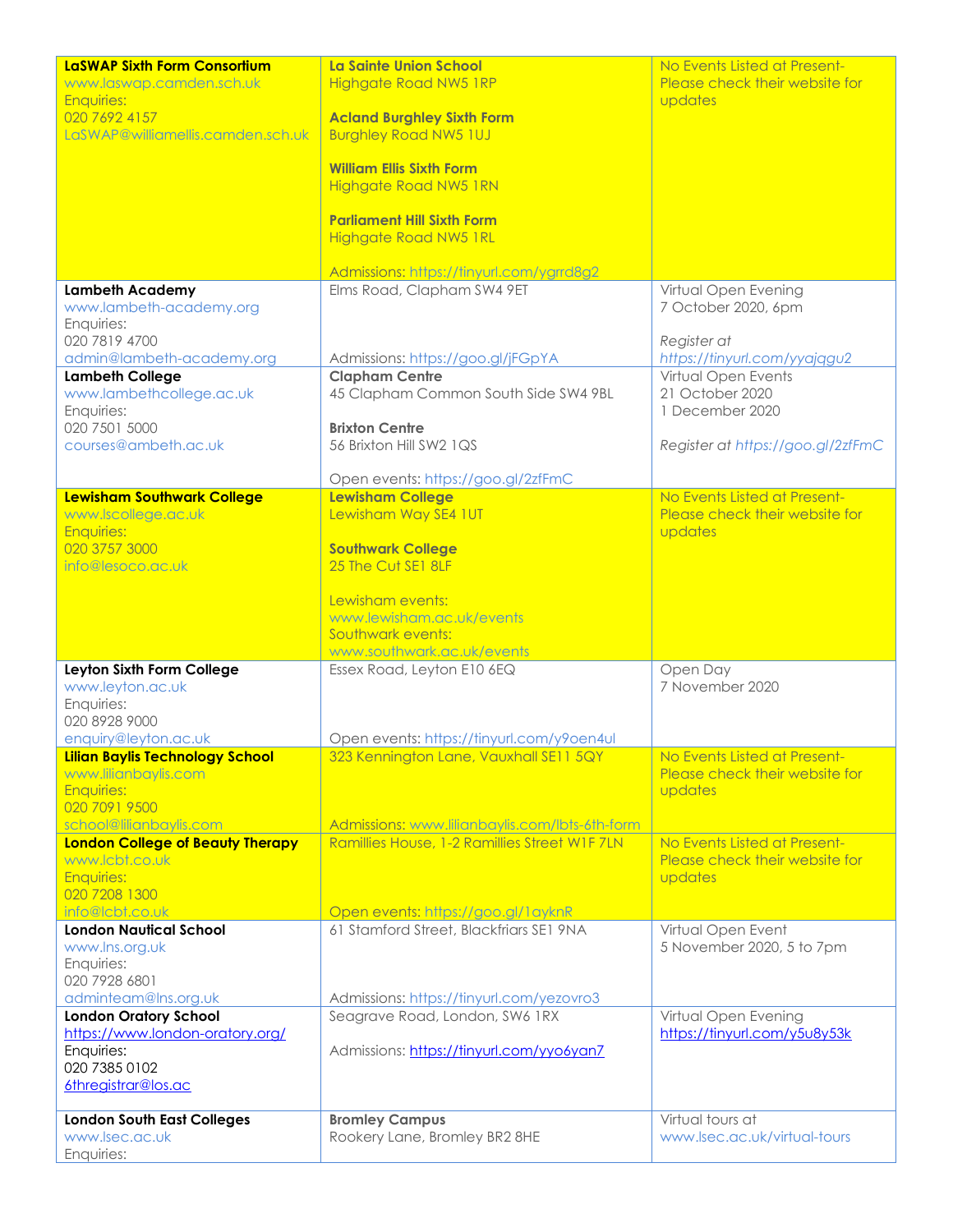| 0300 303 2554<br>studenthub@lsec.ac.uk                                                                                                                     | <b>Greenwich Campus</b><br>95 Plumstead Road, Woolwich SE18 7DQ                                                               |                                                                           |
|------------------------------------------------------------------------------------------------------------------------------------------------------------|-------------------------------------------------------------------------------------------------------------------------------|---------------------------------------------------------------------------|
|                                                                                                                                                            | <b>Bexley Campus</b><br>2 Walnut Tree Road, Erith, DA8 1RA                                                                    |                                                                           |
|                                                                                                                                                            | <b>Construction Skills Campus</b><br>Upper Holly Hill Road, Belvedere DA17 6JG                                                |                                                                           |
|                                                                                                                                                            | <b>Orpington Campus</b><br>The Walnuts, BR6 OTE                                                                               |                                                                           |
|                                                                                                                                                            | Open events: https://goo.gl/Bsvh3X                                                                                            |                                                                           |
| Marylebone Boys' School (Mixed 6th<br>Form)<br>www.maryleboneschool.org                                                                                    | North Wharf Road, Paddington W2 1QZ                                                                                           | No Events Listed at Present-<br>Please check their website for<br>updates |
| <b>Enquiries:</b><br>020 3143 7100                                                                                                                         | Admissions: https://tinyurl.com/sawcogk                                                                                       |                                                                           |
| admissions@maryleboneschool.org<br><b>Maria Fidelis Catholic School</b><br>www.mariafidelis.camden.sch.uk<br>Enquiries:<br>020 7255 4171                   | 34 Phoenix Road, Euston NW1 1TA                                                                                               | Open Afternoons<br>Thursdays, 2.15 to 3pm                                 |
| mfsixthform@gmail.com                                                                                                                                      | Open events: https://tinyurl.com/yh9yod2b                                                                                     |                                                                           |
| <b>Merton College</b><br>www.merton.ac.uk<br><b>Enquiries:</b>                                                                                             | London Road, Morden SM4 5QX                                                                                                   | No Events Listed at Present-<br>Please check their website for<br>updates |
| 020 8918 777                                                                                                                                               |                                                                                                                               |                                                                           |
| info@merton.ac.uk                                                                                                                                          | Open events: https://tinyurl.com/uuxqwvp                                                                                      |                                                                           |
| <b>Morley College</b><br>www.morleycollege.ac.uk<br><b>Enquiries:</b><br>020 7450 1889                                                                     | <b>Morely College</b><br>61 Westminster Bridge Road SE1 7HT<br><b>Kensington Centre</b>                                       | No Events Listed at Present-<br>Please check their website for<br>updates |
| enquiries@morleycollege.ac.uk                                                                                                                              | Wornington Road W10 5QQ<br><b>Chelsea Centre</b>                                                                              |                                                                           |
|                                                                                                                                                            | Hortensia Road SW100QS                                                                                                        |                                                                           |
|                                                                                                                                                            | Open events: https://goo.gl/vFayN9                                                                                            |                                                                           |
| <b>Mossbourne Community Academy</b><br>https://goo.gl/kntcxL<br><b>Enquiries:</b><br>020 8525 5200                                                         | 100 Downs Park Road, Hackney E5 8JY                                                                                           | No Events Listed at Present-<br>Please check their website for<br>updates |
| enquiries@mca.mossbourne.org                                                                                                                               | Admissions: https://tinyurl.com/y9jz4h7j                                                                                      |                                                                           |
| <b>Newham College</b><br>www.newham.ac.uk<br><b>Enquiries:</b>                                                                                             | <b>Stratford Campus</b><br><b>Welfare Road E15 4HT</b>                                                                        | No Events Listed at Present-<br>Please check their website for<br>updates |
| 020 8257 4446<br>externalenquires@newhwam.ac.uk                                                                                                            | <b>East Ham Campus</b><br><b>High Street South E6 6ER</b>                                                                     |                                                                           |
|                                                                                                                                                            | Open events: https://goo.gl/3TxiJT                                                                                            |                                                                           |
| <b>New City College</b>                                                                                                                                    | <b>Hackney Campus</b>                                                                                                         | Virtual Open Days                                                         |
| www.ncclondon.ac.uk<br>Enquiries:<br>020 7613 9123 (Hackney)<br>020 8548 7400 (Redbridge)<br>020 7510 7510 (Tower Hamlets)<br>www.ncclondon.ac.uk/make-an- | Falkirk Street, Hackney N1 6HQ<br><b>Redbridge Campus</b><br>Little Heath, Barley Lane RM6 4XT<br><b>Tower Hamlets Campus</b> | 21 November 2020<br>Register at https://goo.gl/SDb1xu                     |
| enquiry                                                                                                                                                    | Poplar High Street E14 0AF<br><b>Attlee A Level Academy</b>                                                                   |                                                                           |
|                                                                                                                                                            | Arbor Square E1 OPT                                                                                                           |                                                                           |
|                                                                                                                                                            | Open events: https://goo.gl/SDb1xu                                                                                            |                                                                           |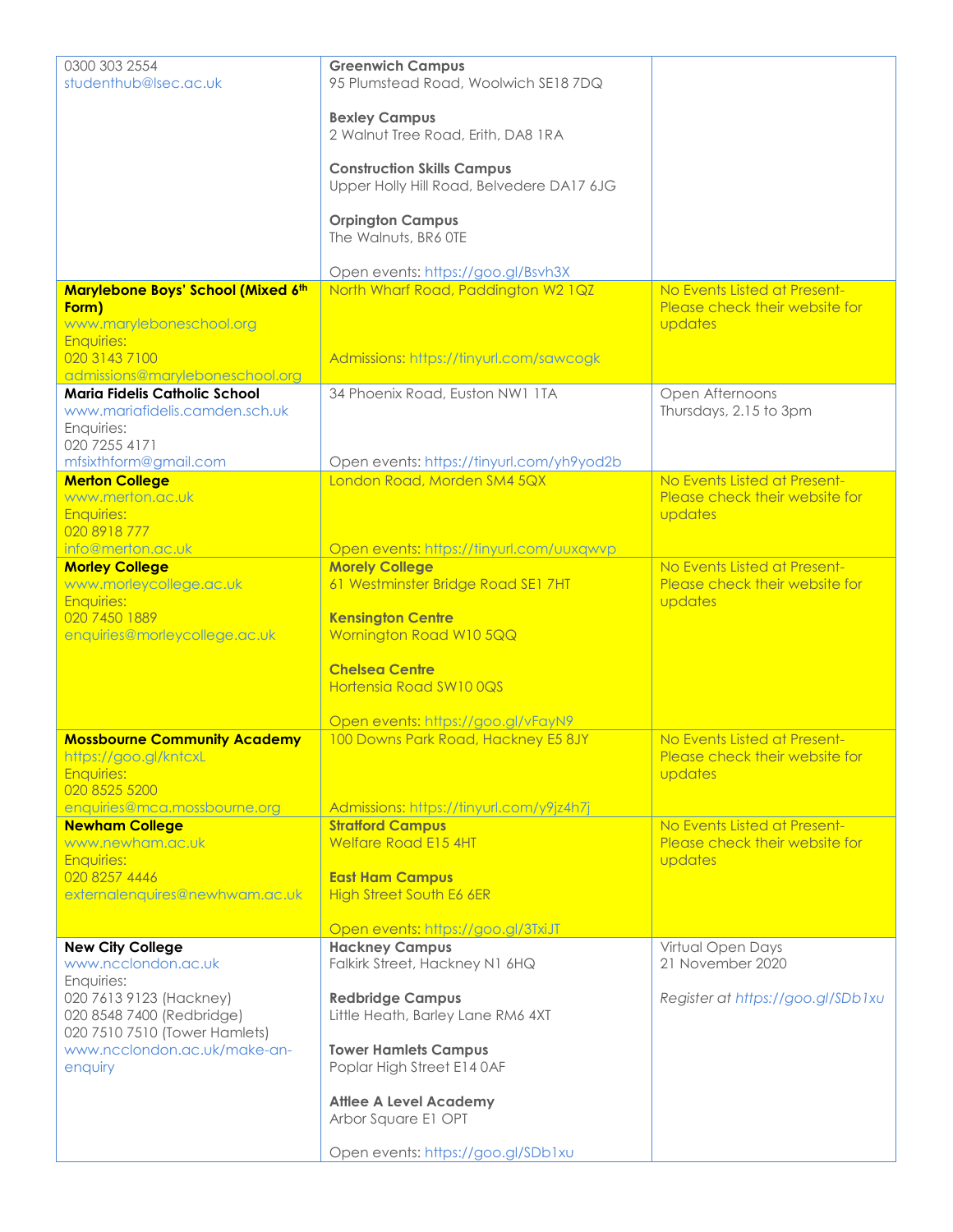| <b>NewVIc Sixth Form College</b><br>www.newvic.ac.uk<br>Enquiries:<br>020 7473 4110<br>advice@newvic.ac.uk                                                                            | Prince Regents Lane, Plaistow E13 8SG<br>Open events: https://tinyurl.com/yx8zh7xm   | Online Open Day<br>10 October 2020<br>Register at<br>https://tinyurl.com/yx8zh7xm |
|---------------------------------------------------------------------------------------------------------------------------------------------------------------------------------------|--------------------------------------------------------------------------------------|-----------------------------------------------------------------------------------|
| <b>The Norwood School</b><br>www.thenorwoodschool.org<br><b>Enauiries:</b><br>0208 670 9382<br>post@thenorwoodschool.org                                                              | Crown Dale SE19 3NY<br>Admissions: https://goo.gl/QCaVme                             | No Events Listed at Present-<br>Please check their website for<br>updates         |
| <b>Our Lady's Convent Roman Catholic</b><br><b>High School</b><br>www.ourladys.hackney.sch.uk<br><b>Enquiries:</b><br>020 8800 2158<br>officeadmin@ourladys.hackney.sch.<br><b>Uk</b> | 6-16 Amhurst Park, Stamford Hill N16 5AF<br>Admissions: https://tinyurl.com/y2qvjp5p | No Events Listed at Present-<br>Please check their website for<br>updates         |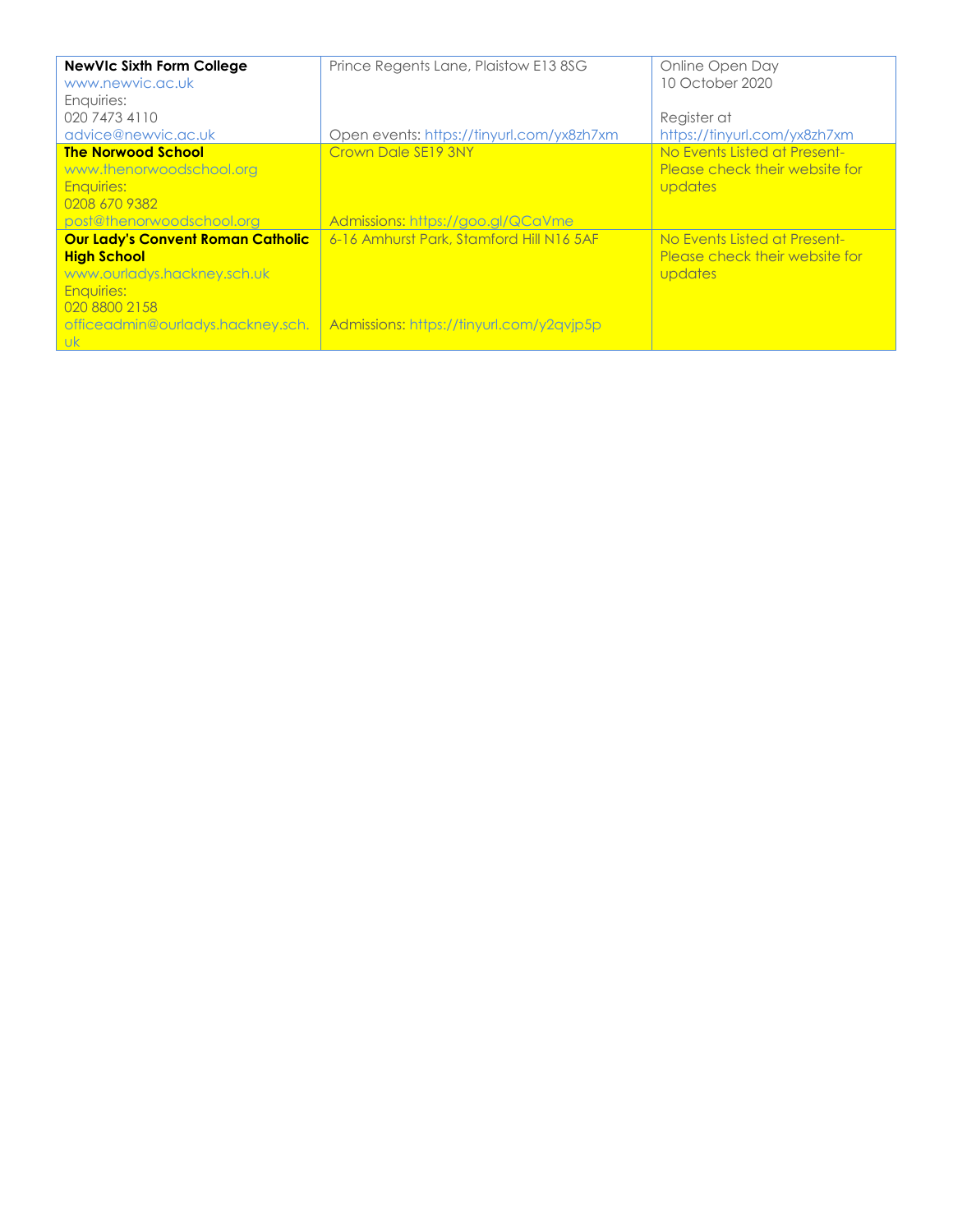| <b>Paddington Academy</b><br>www.paddington-academy.org<br><b>Enquiries:</b>                                                                 | 50 Marylands Road, Paddington W9 2DR                                                                                                        | No Events Listed at Present-<br>Please check their website for<br>updates                              |
|----------------------------------------------------------------------------------------------------------------------------------------------|---------------------------------------------------------------------------------------------------------------------------------------------|--------------------------------------------------------------------------------------------------------|
| 020 7479 3900<br>sixthform@paddington-                                                                                                       | Admissions: https://goo.gl/x1Kj76                                                                                                           |                                                                                                        |
| academy.org<br><b>The Petchey Academy</b><br>https://goo.gl/YHZZUn                                                                           | Shacklewell Lane, Dalston E8 2EY                                                                                                            | No Events Listed at Present-<br>Please check their website for                                         |
| <b>Enquiries:</b><br>020 7275 1500                                                                                                           |                                                                                                                                             | updates                                                                                                |
| sixthform@petcheyacademy.org.uk<br><b>Phoneix Academy</b><br>https://www.phoenixacademy.org.<br>$\underline{uk}$                             | Admissions: https://goo.gl/YHZZUn<br>The Curve, Shepherd's Bush, London W12 ORQ                                                             | Virtual Open Evening<br>https://tinyurl.com/yyxa3uhb                                                   |
| Enquiries:<br>02087491141<br>sixthform@phoenixacademy.org                                                                                    |                                                                                                                                             |                                                                                                        |
| <b>Pimlico Academy</b><br>www.pimlicoacademy.org<br><b>Enquiries:</b><br>020 7828 0881                                                       | Lupus Street, Pimlico SW1V 3AT                                                                                                              | No Events Listed at Present-<br>Please check their website for<br>updates                              |
| post16@pimlicoacademy.org<br><b>Regent High School</b><br>www.regenthighschool.org.uk<br><b>Enquiries:</b><br>020 7387 0126                  | Admissions: https://tinyurl.com/y2ur6jaa<br><b>Chalton Street NW1 1RX</b>                                                                   | No Events Listed at Present-<br>Please check their website for<br>updates                              |
| enquiries@regenthighschool.org.uk                                                                                                            | Admissions: https://tinyurl.com/y6l8cjpd                                                                                                    |                                                                                                        |
| <b>Richmond upon Thames College</b><br>www.rutc.ac.uk<br>Enquiries:<br>078 40002 6349<br>admissions@rutc.ac.uk                               | Egerton Road, Twickenham TW2 7SJ                                                                                                            | Open events<br>17 October 2020, 10am to 2pm<br>21 October 2020, 5 to 8pm<br>12 November 2020, 5 to 8pm |
|                                                                                                                                              | Open Events: https://goo.gl/pwBU5Q                                                                                                          | Register at<br>https://goo.gl/pwBU5Q                                                                   |
| <b>Roots and Shoots</b><br>www.rootsandshoots.org.uk<br>Enquiries:<br>020 7587 1131<br>placements@rootsandshoots.org.uk                      | Walnut Tree Walk, Kennington SE11 6DN<br>Have 1 to 3-year Study Programme and<br>Supported Internships for young people with<br>an EHC Plan | To arrange a visits email<br>office@rootsandshoots.org.uk or<br>call 020 7587 1131                     |
| <b>Sacred Heart Catholic School</b><br>www.sacredheart.southwark.sch.uk<br>Enquiries:<br>020 7274 6844<br>office@sacredheart.southwark.sch.u | Camberwell New Road, Camberwell SE5 ORP<br>Open events: https://tinyurl.com/yxojkk8d                                                        | <b>Information Evenings</b><br>11 November 2020<br>12 November 2020                                    |
| <b>Sacred Heart High School</b><br>https://www.sacredhearthigh.org.uk                                                                        | 212 Hammersmith Rd, Hammersmith, London<br><b>W67DG</b>                                                                                     | Virtual Open Evening<br>https://tinyurl.com/y6xajwu7                                                   |
| Enquiries:<br>02087487600<br>info@sacredh.lbhf.sch.uk                                                                                        | Admissions:<br>https://www.shhsadmissions.org.uk/                                                                                           |                                                                                                        |
| St Augustine's C of E High School<br>www.staugustineshigh.org<br><b>Enquiries:</b><br>020 7328 3434                                          | Oxford Road, Kilburn NW6 5SN                                                                                                                | No Events Listed at Present-<br>Please check their website for<br>updates                              |
| mail@staugustineshigh.org<br>Saint Cecilia's Church of England<br>School<br>www.saintcecilias.london<br>Enquiries:<br>0208 780 1244          | Admissions: https://tinyurl.com/y5f77jrl<br>Sutherland Grove, Southfields SW18 5JR                                                          | Virtual tour and information at<br>https://tinyurl.com/y2kwm9c7<br>Provisional Open Evening            |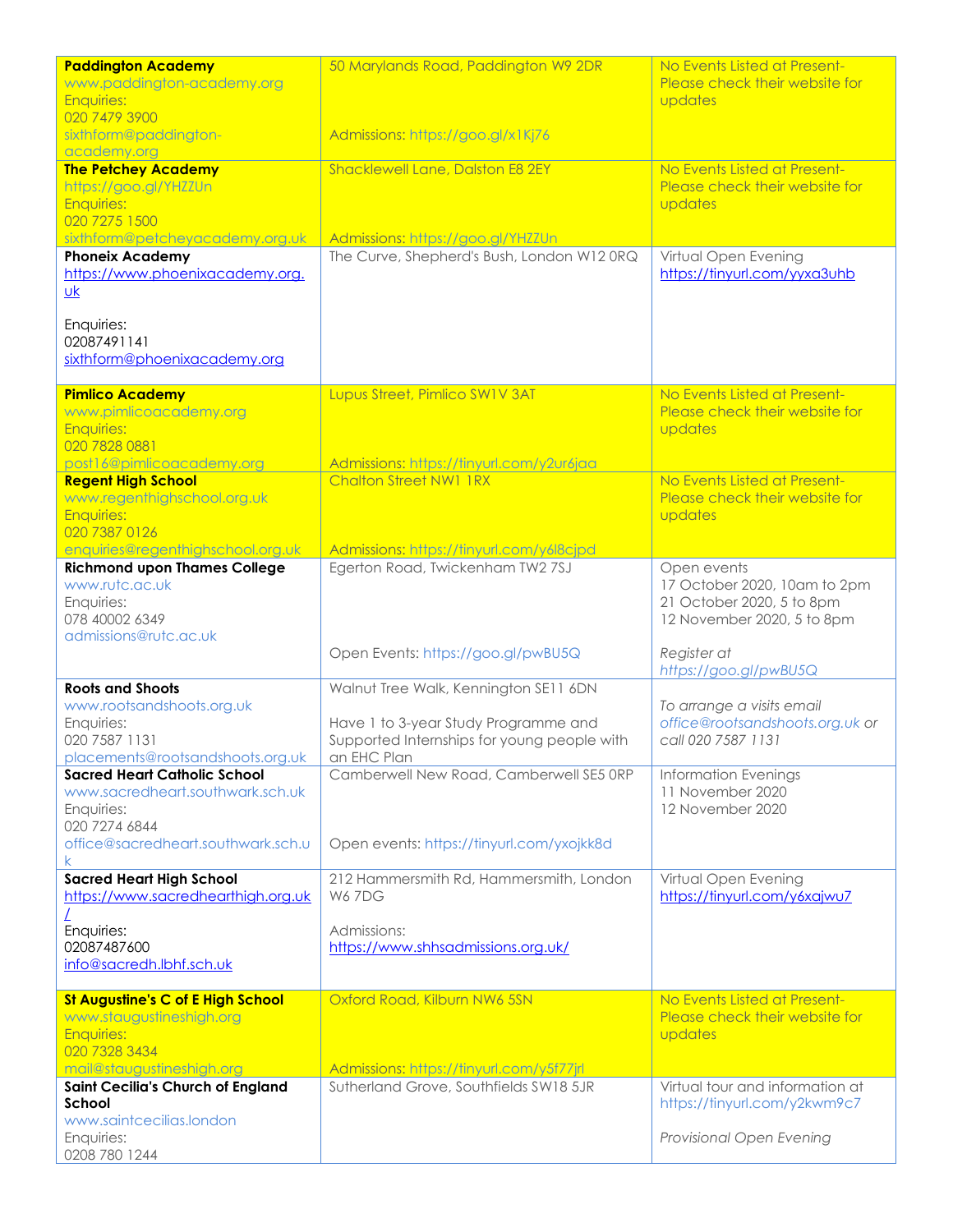| info@saintcecilias.london            | Admissions: https://tinyurl.com/y3wmrdqd    | 15 October 2020, but unlikely to |
|--------------------------------------|---------------------------------------------|----------------------------------|
|                                      |                                             | run                              |
| <b>St Charles Sixth Form College</b> | St Charles Square, North Kensington W10 6EY | Virtual Open Event               |
| www.stcharles.ac.uk                  |                                             | 22 October 2020, 6.30pm          |
| Enquiries:                           |                                             |                                  |
| 020 8368 7775                        |                                             | Register at                      |
| enquiries@stcharles.ac.uk            | Admissions: https://tinyurl.com/yyjh96wk    | https://tinyurl.com/y677fu52     |
| St Dominic's Sixth Form College      | Mount Park Avenue, Harrow on the Hill HA1   | Virtual Tour will be posted on   |
| www.stdoms.ac.uk                     | 3HX                                         | college website                  |
| Enquiries:                           |                                             |                                  |
| 020 8422 8084                        |                                             |                                  |
| stdoms@stdoms.ac.uk                  |                                             |                                  |
|                                      | Admissions: https://tinyurl.com/y6d8l9ql    |                                  |
| St Francis Xavier Sixth Form College | Malwood Road, Clapham SW12 8EN              | Open Events under review         |
| www.sfx.ac.uk                        |                                             |                                  |
| Enquiries:                           |                                             | Details at https://goo.gl/J6Q3vq |
| 020 8772 6072                        |                                             |                                  |
| enquiries@sfx.ac.uk                  | Open events: https://goo.gl/J6Q3vq          |                                  |
| <b>St George's Catholic School</b>   | Lanark Road, Maida Vale W9 1RB              | Virtual Open Evening             |
| www.stgeorgesrc.org                  |                                             | 30 September 2020                |
| Enquiries:                           |                                             |                                  |
| 020 7328 0904                        |                                             | Details at                       |
| office@stgeorgesrc.org               | Admissions: https://goo.gl/Hspxra           | https://tinyurl.com/y39vwgkp     |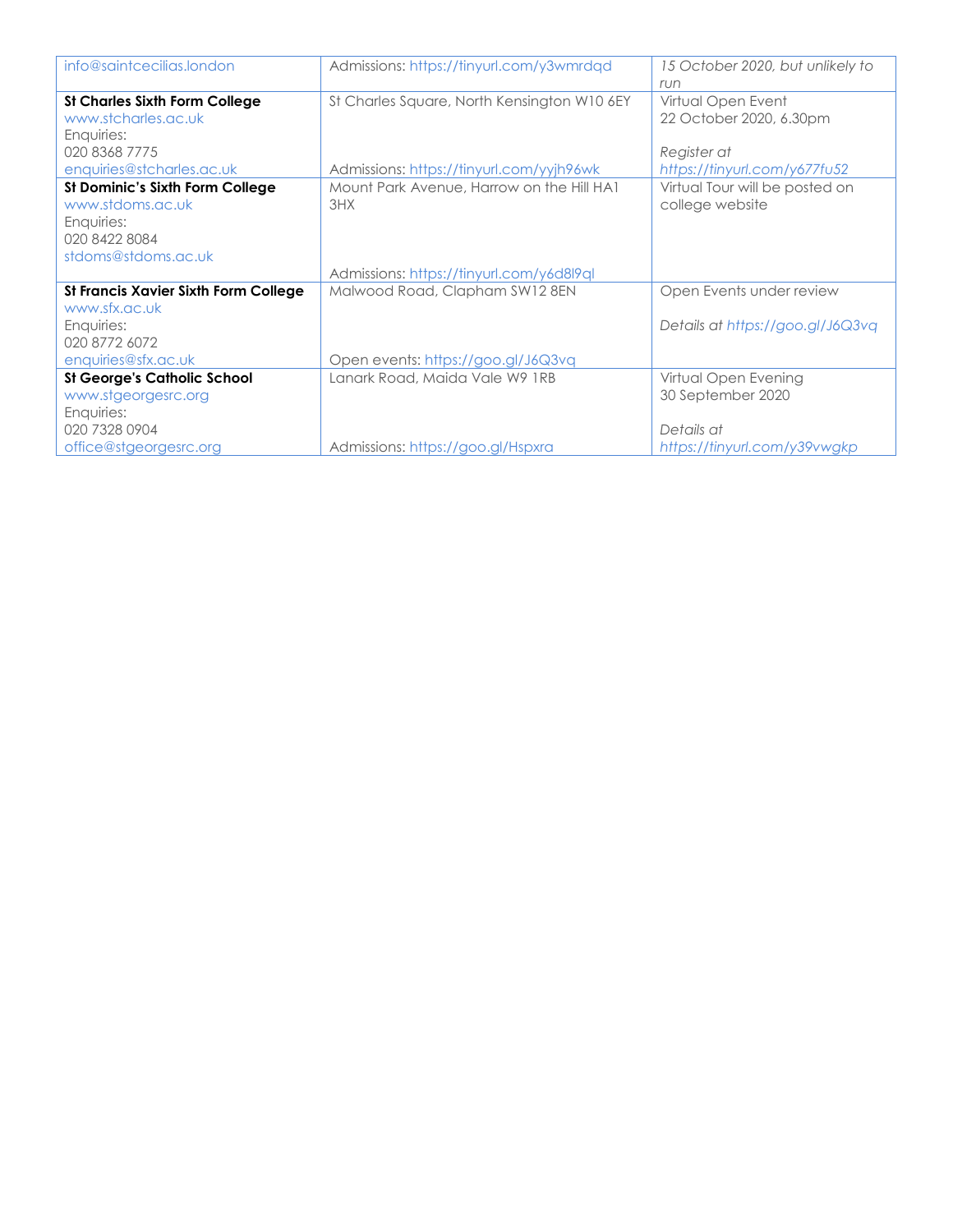| <b>St John Bosco College</b>                                             | Parkham Street, Battersea SW11 3DQ                                    | No Events Listed at Present-                    |
|--------------------------------------------------------------------------|-----------------------------------------------------------------------|-------------------------------------------------|
| www.sjbc.wandsworth.sch.uk                                               |                                                                       | Please check their website for                  |
| <b>Enquiries:</b>                                                        |                                                                       | updates                                         |
| 0207 924 8310                                                            |                                                                       |                                                 |
| info@sjbc.wandsworth.sch.uk<br>St Martin in the Fields High School for   | Open events: https://tinyurl.com/yxcv32pg<br>155 Tulse Hill SW2 3UP   | No Events Listed at Present-                    |
| <b>Girls</b>                                                             |                                                                       | Please check their website for                  |
| www.stmartins.academy                                                    |                                                                       | updates                                         |
| <b>Enquiries:</b>                                                        |                                                                       |                                                 |
| 020 8674 5594                                                            |                                                                       |                                                 |
| stmartins@stmartins.academy                                              | Admissions: https://tinyurl.com/yfqneerm                              |                                                 |
| <b>St Mary Magdalene Academy</b>                                         | 475 Liverpool Road, Highbury N7 8PG                                   | No Events Listed at Present-                    |
| www.smmacademy.org                                                       |                                                                       | Please check their website for                  |
| <b>Enquiries:</b><br>020 7697 0123                                       |                                                                       | updates                                         |
| https://goo.gl/FbTPN9                                                    | Admissions: https://goo.gl/ANBUjh                                     |                                                 |
| The St Marylebone CE School                                              | 64 Marylebone High Street W1U 5BA                                     | Virtual Open Evening videos at                  |
| stmarylebone.school                                                      |                                                                       | https://tinyurl.com/ydcgf5fs                    |
| Enquiries:                                                               |                                                                       |                                                 |
| 020 7935 4704                                                            |                                                                       |                                                 |
| info@stmaryleboneschool.com<br><b>St Saviour's and St Olave's School</b> | Admissions: https://goo.gl/f8PfHU                                     |                                                 |
| www.ssso.southwark.sch.uk                                                | New Kent Road SE1 4AN                                                 | Virtual Open Evening<br>22 October 2020, 6pm    |
| Enquiries:                                                               |                                                                       |                                                 |
| 020 7407 1843                                                            |                                                                       | Register at                                     |
| office@ssso.southwark.sch.uk                                             | Admissions: https://tinyurl.com/y3m7uutf                              | https://tinyurl.com/y7ka7ce2                    |
| <b>The St Thomas the Apostle College</b>                                 | Hollydale Road, London, SE15 2EB                                      | No Events Listed at Present-                    |
| www.stac.uk.com                                                          |                                                                       | Please check their website for                  |
| <b>Enquiries:</b>                                                        |                                                                       | updates                                         |
| 0207 639 010<br>sixthform@stac.southwark.sch.uk                          | Admissions: https://tinyurl.com/y6wdb3hm                              |                                                 |
| Sir George Monoux Sixth Form                                             | 190 Chingford Road, Walthamstow E17 5AA                               | Open Days (10am to 12pm)                        |
| College                                                                  |                                                                       | 10 October (Enterprise &                        |
| www.sgmc.ac.uk                                                           |                                                                       | Management)                                     |
| Enquiries:                                                               |                                                                       | 17 October (Science & Health)                   |
| 0208 5233 544                                                            |                                                                       | 14 November (Legal & Finance)                   |
| info@george-monoux.ac.uk                                                 |                                                                       | 28 November (Creative)<br>12 December (Digital) |
|                                                                          |                                                                       | 16 January (Society & Culture)                  |
|                                                                          |                                                                       |                                                 |
|                                                                          |                                                                       | Details and register at                         |
|                                                                          | Open events: https://goo.gl/ipWUph                                    | https://goo.gl/ipWUph                           |
| <b>Sir Simon Milton Westminster UTC</b>                                  | 1 Sutherland Street SW1V 4LD                                          | No Events Listed at Present-                    |
| www.westminsterutc.co.uk<br><b>Enquiries:</b>                            |                                                                       | Please check their website for<br>updates       |
| 020 3301 7660                                                            |                                                                       |                                                 |
| enquiries@westminsterutc.ac.uk                                           | Admissions: https://tinyurl.com/y6xnlolh                              |                                                 |
| <b>Skinners' Academy</b>                                                 | <b>Woodberry Grove N4 1SY</b>                                         | No Events Listed at Present-                    |
| www.skinnersacademy.org.uk                                               |                                                                       | Please check their website for                  |
| <b>Enquiries:</b>                                                        |                                                                       | updates                                         |
| 020 8800 7411                                                            |                                                                       |                                                 |
| enquiries@skinnersacademy.org.uk<br><b>South Bank Engineering UTC</b>    | Admissions: https://goo.gl/iqQ5sz<br>56 Brixton Hill, Brixton SW2 1QS | Open Evening                                    |
| southbank-utc.co.uk                                                      |                                                                       | 11 November 2020, 5 to 7.30pm                   |
| Enquiries:                                                               |                                                                       |                                                 |
| 020 7738 6115                                                            |                                                                       | Register at                                     |
| info@southbank-utc.co.uk                                                 | Open events: https://tinyurl.com/u9y9c89                              | https://tinyurl.com/y7kkwhfp                    |
| <b>South Thames College</b>                                              | <b>Wandsworth Campus</b>                                              | Virtual Open Event video at                     |
| www.south-thames.ac.uk                                                   | Wandsworth High Street SW18 2PP                                       | https://tinyurl.com/ybt5ed5r                    |
| Enquiries:<br>020 8918 777                                               |                                                                       |                                                 |
| info@south-thames.ac.uk                                                  | Open events: https://goo.gl/N5iX1F                                    |                                                 |
| <b>Southfields Academy</b>                                               | 333 Merton Road, London, SW18 5JU                                     | Virtual Open Evening                            |
|                                                                          |                                                                       | 8 October 2020, 7pm                             |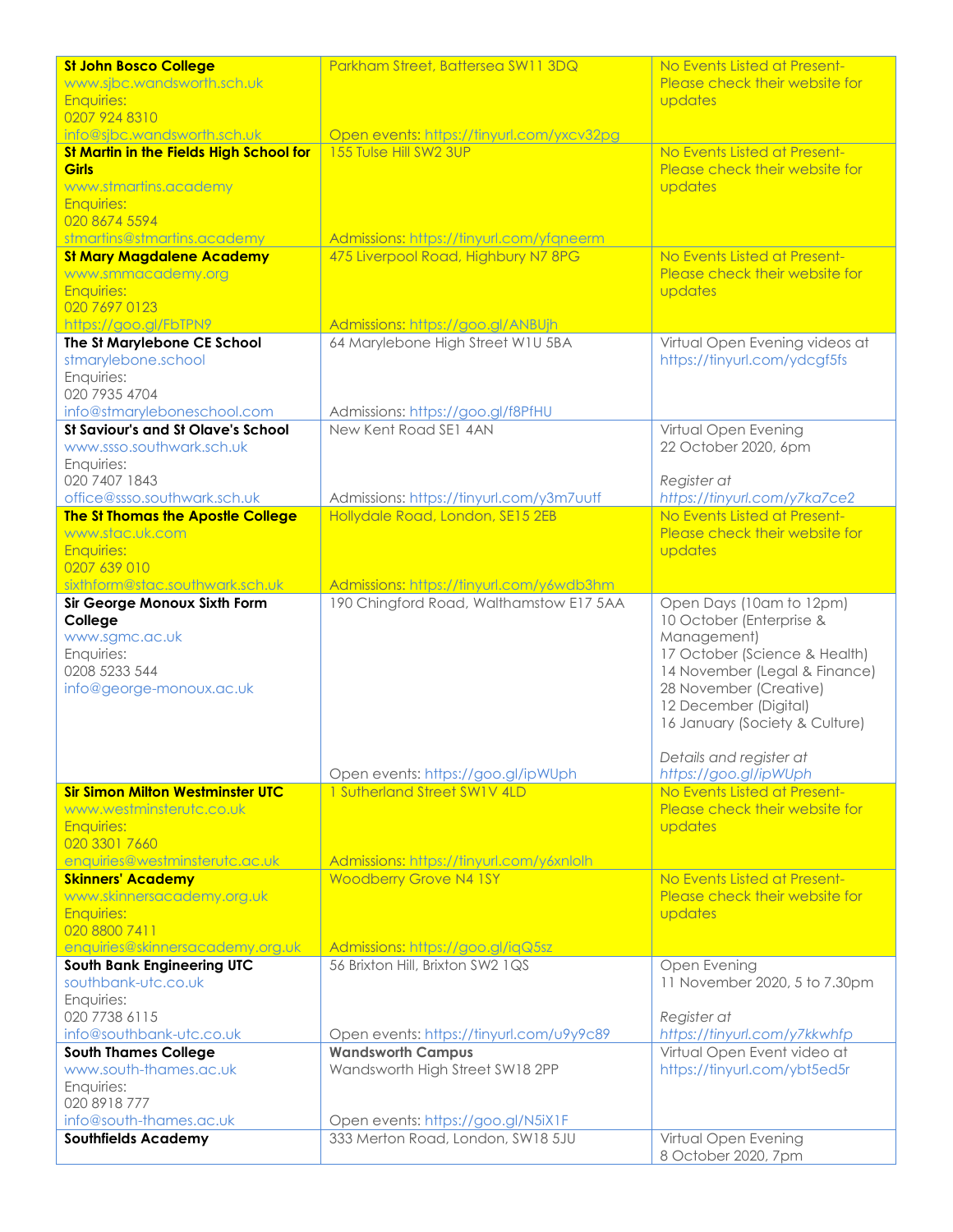| www.southfieldsacademy.com  |                                          |                              |
|-----------------------------|------------------------------------------|------------------------------|
| Enauiries:                  |                                          | Details at                   |
| 020 8875 2600               | Admissions: https://tinyurl.com/y37m5tlg | https://tinyurl.com/y35mpq2v |
| info@southfieldsacademy.com |                                          |                              |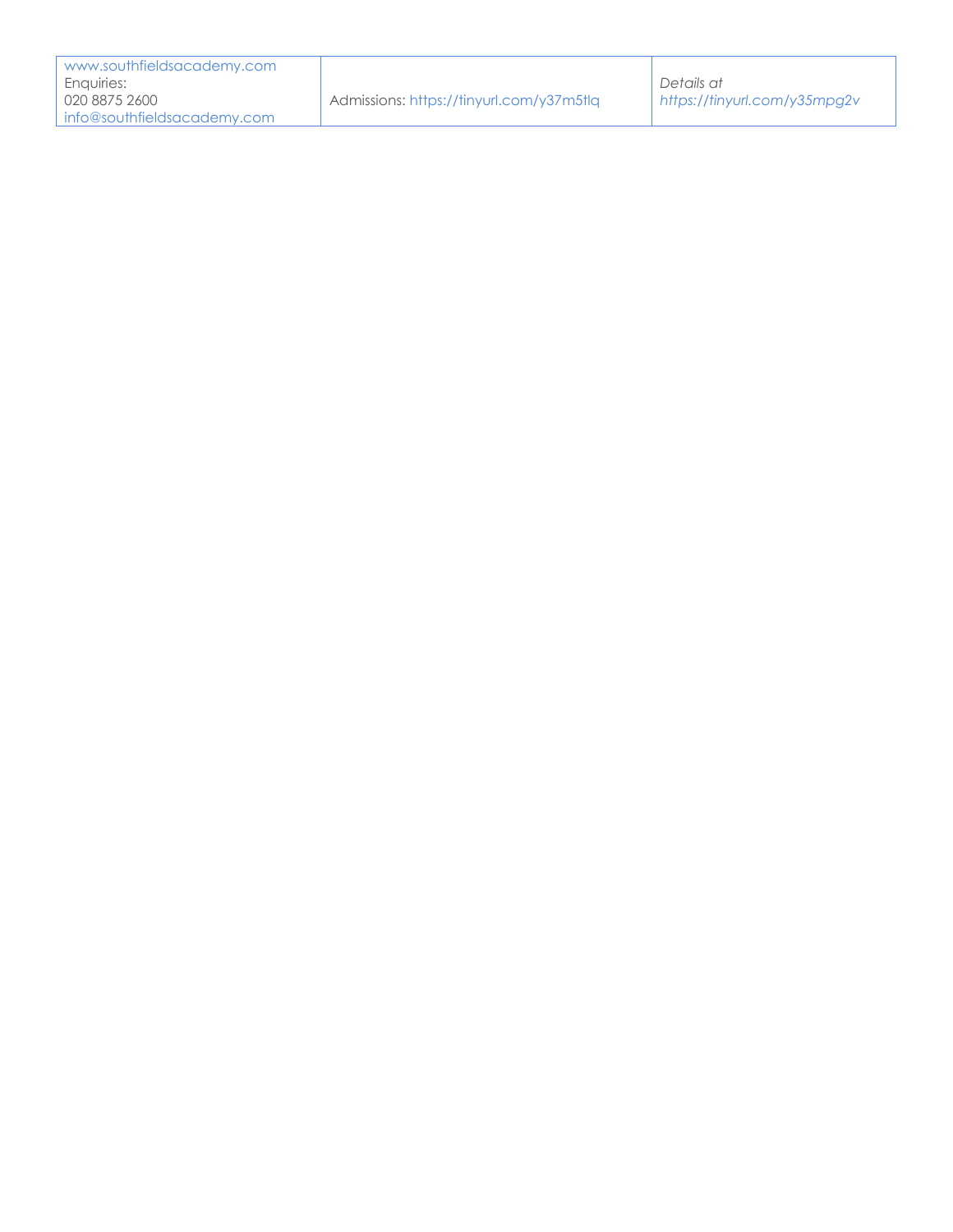| <b>Stanmore College</b>                                         | Elm Park, Harrow HA7 4BQ                                                 | Virtual tour at                                                |
|-----------------------------------------------------------------|--------------------------------------------------------------------------|----------------------------------------------------------------|
| www.stanmore.ac.uk                                              |                                                                          | https://tinyurl.com/yyqlqp85                                   |
| Enquiries:                                                      |                                                                          |                                                                |
| 020 8420 7700                                                   |                                                                          |                                                                |
| enquiries@stanmore.ac.uk                                        | Open events: https://goo.gl/hQoqAo                                       |                                                                |
| <b>Stormont House School</b><br>www.stormonthouse.hackney.sch.u | Downs Park Road, Hackney E5 8NP                                          | No Events Listed at Present-<br>Please check their website for |
|                                                                 |                                                                          | updates                                                        |
| <b>Enquiries:</b>                                               |                                                                          |                                                                |
| 020 8985 4245                                                   | Admissions: https://goo.gl/YTayD2                                        |                                                                |
| info@stormonthouse.hackney.sch.uk                               |                                                                          |                                                                |
| <b>Stoke Newington School &amp; Sixth</b>                       | Clissold Road, N16 9EX                                                   | No Events Listed at Present-                                   |
| <b>Form</b>                                                     |                                                                          | Please check their website for                                 |
| www.stokenewingtonschool.co.uk<br><b>Enquiries:</b>             |                                                                          | updates                                                        |
| 020 7241 9600                                                   |                                                                          |                                                                |
| admin@sns.hackney.sch.uk                                        | Admissions: https://tinyurl.com/y36b57og                                 |                                                                |
| Sydenham and Forest Hill 6th Form                               | <b>Forest Hill School</b>                                                | Virtual Open Evening                                           |
| www.sfh6.org                                                    | Dacres Road SE23 2XN                                                     | 4 November 2020                                                |
| Enquiries:                                                      |                                                                          |                                                                |
| 020 8613 8431 (Forest Hill)                                     | <b>Sydenham School</b><br>Dartmouth Road SE26 4RD                        | Register at                                                    |
| 020 8291 8455 (Sydenham)<br>http://www.sfh6.org/94/enquiry-     |                                                                          | SFH6admin@sydenham.lewisham<br>.sch.uk                         |
| form                                                            | Admissions: https://goo.gl/R2rSgi                                        |                                                                |
| The UCL Academy                                                 | Adelaide Road, Camden NW3 3AQ                                            | Open Evenings                                                  |
| www.uclacademy.co.uk/Sixthform                                  |                                                                          | 3 November 2020, 5 to 7pm                                      |
| Enquiries:                                                      |                                                                          | 18 November 2020, 5 to 7pm                                     |
| 020 7449 3080                                                   |                                                                          |                                                                |
| enquiries@uclacademy.co.uk<br><b>The Urswick School</b>         | Admissions: https://tinyurl.com/y5xqgcdt<br>Paragon Road, Hackney E9 6NR | No Events Listed at Present-                                   |
| www.theurswickschool.co.uk                                      |                                                                          | Please check their website for                                 |
| <b>Enquiries:</b>                                               |                                                                          | updates                                                        |
| 020 8985 2430                                                   |                                                                          |                                                                |
| admin@theurswickschool.co.uk                                    | Admissions: https://goo.gl/nzbzdd                                        |                                                                |
| <b>Uxbridge College</b>                                         | <b>Uxbridge Campus</b>                                                   | No Events Listed at Present-                                   |
| www.uxbridge.ac.uk<br><b>Enquiries:</b>                         | Park Road UB8 1NQ                                                        | Please check their website for                                 |
| 01895 853333                                                    | <b>Hayes Campus</b>                                                      | updates                                                        |
| admissions@uxbridgecollege.ac.uk                                | College Way, Coldharbour Lane UB3 3BB                                    |                                                                |
|                                                                 |                                                                          |                                                                |
|                                                                 | Open events: https://goo.gl/qpDEt6                                       |                                                                |
| <b>Waltham Forest College</b>                                   | 707 Forest Road, Walthamstow E17 4JB                                     | Virtual Open events, dates to be                               |
| www.waltham.ac.uk<br>Enquiries:                                 |                                                                          | confirmed at<br>https://tinyurl.com/yxm4hjph                   |
| 020 8501 8501                                                   |                                                                          |                                                                |
| info@waltham.ac.uk                                              | Open events: https://goo.gl/YEcHqA                                       |                                                                |
| <b>West London College</b>                                      | <b>Hammersmith &amp; Fulham College</b>                                  | Open Day                                                       |
| www.wlc.ac.uk                                                   | Gliddon Road, Barons Court W14 9BL                                       | 5 November 2020, 4 to 6.30pm                                   |
| Enquiries:                                                      |                                                                          |                                                                |
| 020 8741 1688                                                   | <b>Ealing Green College</b><br>The Green, Ealing W5 5EW                  | Open Day<br>12 November 2020, 4 to 6.30pm                      |
| lis@wic.ac.uk                                                   |                                                                          |                                                                |
|                                                                 | <b>Southall Community College</b>                                        | Open Day                                                       |
|                                                                 | Beaconsfield Road, Southall UB1 1DP                                      | 4 November 2020, 4 to 6.30pm                                   |
|                                                                 |                                                                          |                                                                |
|                                                                 | <b>Park Royal College</b>                                                | Open Day                                                       |
|                                                                 | Unit 1, Nucleus Park, Central Way NW107XT                                | 11 November 2020, 4 to 6.30pm                                  |
|                                                                 |                                                                          | Virtual Open Day (all sites)                                   |
|                                                                 |                                                                          | 22 October 2020, 4.30 to 7.30pm                                |
|                                                                 |                                                                          |                                                                |
|                                                                 | Open events: https://goo.gl/7gQQie                                       | Register at                                                    |
|                                                                 |                                                                          | www.wlc.ac.uk/events                                           |